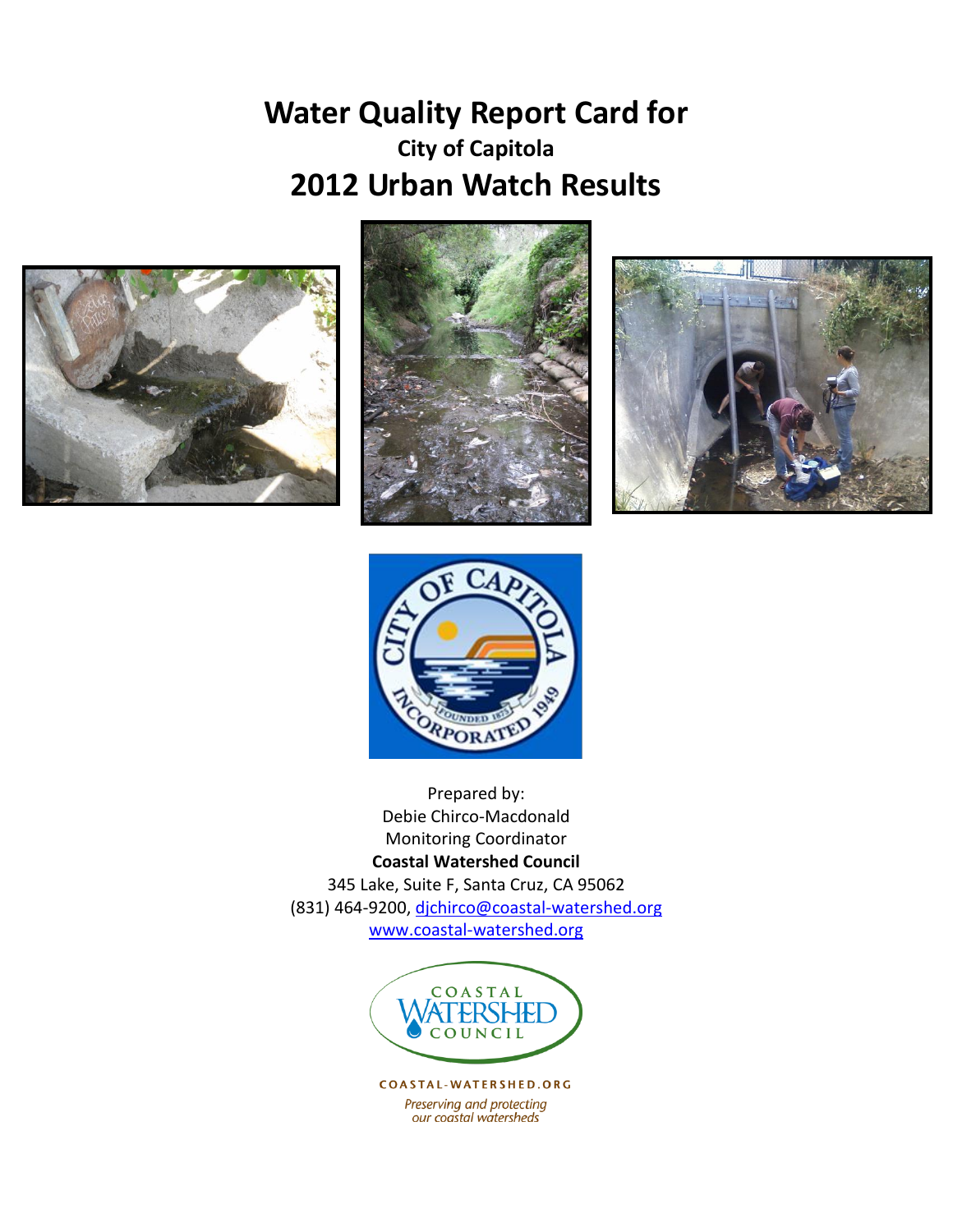## **Introduction**

The 2012 Capitola Urban Watch monitoring program was conducted by the Coastal Watershed Council (CWC) for the City of Capitola as part of their National Pollutant Discharge Elimination System (NPDES) Phase II Storm Water Management Program.

The goal of the Urban Watch Program is twofold: First, to serve as a tool for education and outreach to the community regarding the impacts that citizens have on local water quality through urban runoff; and secondly, to collect scientifically valid water quality data to support environmental management decisions at the local and state levels.

The dry-season monitoring program included fifteen water quality monitoring events from June through the end of September. During each event, CWC staff led trained teams of volunteers to record field observations and measurements. In addition, samples were collected on a monthly basis to measure nutrients and bacteria indicators.

This report card shows the results for samples collected at seven sites in the City of Capitola: three Soquel Creek stream sites and four storm drains (two of which are on Noble Gulch Creek and flow through culverts). CWC and staff from the Public Works Department at the City of Capitola chose the stream and outflow/storm drain sites based on drainage basin characteristics and safe access for volunteer monitoring teams. Sites were also chosen to represent the upper, middle and lower reaches of Soquel Creek and its tributaries within the boundaries of the City of Capitola.

CWC teams follow scientific protocols to ensure that our data are reliable and can be compared to water quality objectives. Water quality objectives, or "WQO" is a term regulators use to determine if a water body supports safe human uses, such as swimming, drinking, or irrigating. When the WQO is exceeded, the water is not considered safe for various "beneficial" uses, such as those listed above.

CWC encourages everyone to learn more about water quality in the river or creek nearest your home. More information and the full set of historical data are available on the CWC Data and Stewardship Portal website<http://coastal-watershed.org/stewardship/stewardship-portal/>

Table 1 provides site ID, name, description, and latitude/longitude information for all sites.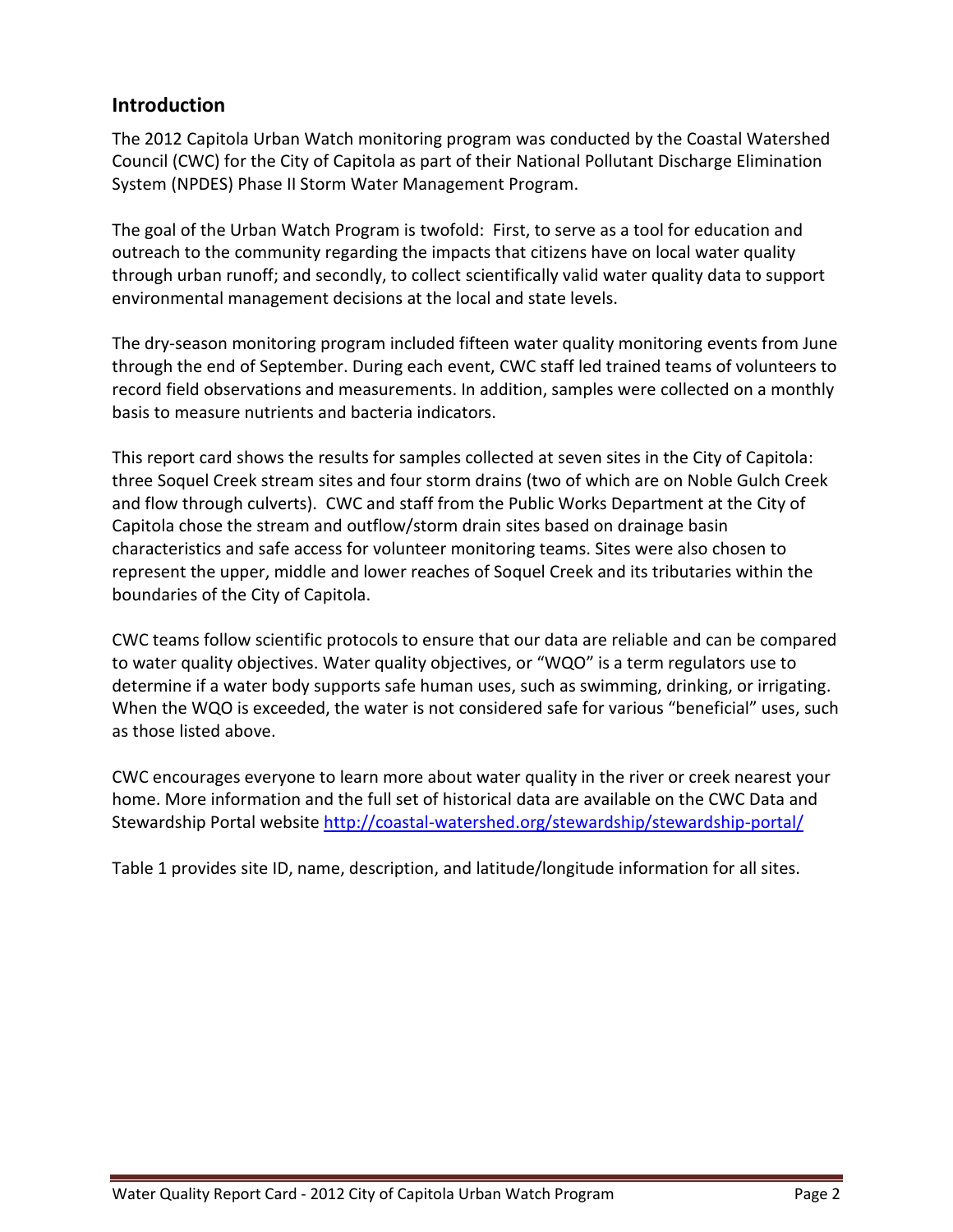### **Table 1: 2012 City of Capitola Urban Watch sites**

| Site ID      | Site name                        | <b>Site Description</b>                                                                                                                                                                                                                                                                                                                        | <b>LAT</b> | <b>LONG</b> |
|--------------|----------------------------------|------------------------------------------------------------------------------------------------------------------------------------------------------------------------------------------------------------------------------------------------------------------------------------------------------------------------------------------------|------------|-------------|
| 304-CSD-06   | Creekside                        | From Porter Street (Bay Street turns into Porter after HWY 1) turn left at the<br>stop light into Creekside Plaza. Park at the very end of the parking lot,<br>close to the freeway overpass. There will be a trail that leads to the creek.<br>Before reaching the freeway overpass, the storm drain will be to your<br>right, on the hill.   | 36.9834    | -121.9588   |
| 304-CSD-08   | Noble Gulch @ Monterey<br>Avenue | At Noble Gulch Park on Monterey Ave                                                                                                                                                                                                                                                                                                            | 36.9770    | -121.9500   |
| 304-CSD-09   | Capitola Pier                    | Under the Capitola Pier                                                                                                                                                                                                                                                                                                                        | 36.9713    | $-121.9538$ |
| 304-CSD-10   | Noble Gulch Upstream             | (Directions from the North) From Bay Street, pass Capitola Avenue and<br>proceed down Monterey Avenue. Pass New Brighton Middle Scool and turn<br>left on Kennedy Drive. Park the at the City of Capitola Maintenance Yard.<br>Walk right out of the parking lot along the road and go down the hill to the<br>downstream side of the culvert. | 36.9933    | -121.9447   |
| 304-SOQUE-22 | Lagoon Outlet                    | At mouth of Soquel Creek                                                                                                                                                                                                                                                                                                                       | 36.9726    | -121.9520   |
| 304-SOQUE-26 | Soquel Creek - Uppper            | At Creekside Plaza                                                                                                                                                                                                                                                                                                                             | 36.9835    | $-121.9590$ |
| 304-SOQUE-28 | Soquel Creek - Mid               | Behind Nob Hill on Bay Avenue                                                                                                                                                                                                                                                                                                                  | 36.9804    | $-121.9578$ |

# **Methods**

### **Training**

The Urban Watch Program started regionally in 1997 as a joint effort between CWC, the City of Monterey, and the Monterey Bay National Marine Sanctuary. Since 2000, the City of Capitola Urban Watch Program has trained citizen volunteers to collect water samples and conduct water quality assessments, following established state and federal protocols.

All CWC trainings for water quality monitoring focus on imparting knowledge and skills to volunteer teams that are required to follow quality assurance protocols consistent with USEPA and State Water Resources Control Board procedures. CWC's trainings always stress the importance of volunteer safety above all other considerations.

Volunteers received hands-on, in-the-field trainings for basic field water quality tests including measurements of temperature, pH, dissolved oxygen, electrical conductivity, salinity, total dissolved solids (TDS), chlorine, detergent and turbidity. They were also taught how to properly collect and preserve water samples using appropriate containers while wearing nitrile gloves. Water samples were collected for laboratory analysis of nutrients (nitrate and orthophosphate), bacteria (Escherichia coli and total coliform) and copper.

### Monitoring Protocols

At each site the following field measurements were recorded: air and water temperature, specific conductivity, pH, dissolved oxygen (creek sites only), salinity and TDS. Samples were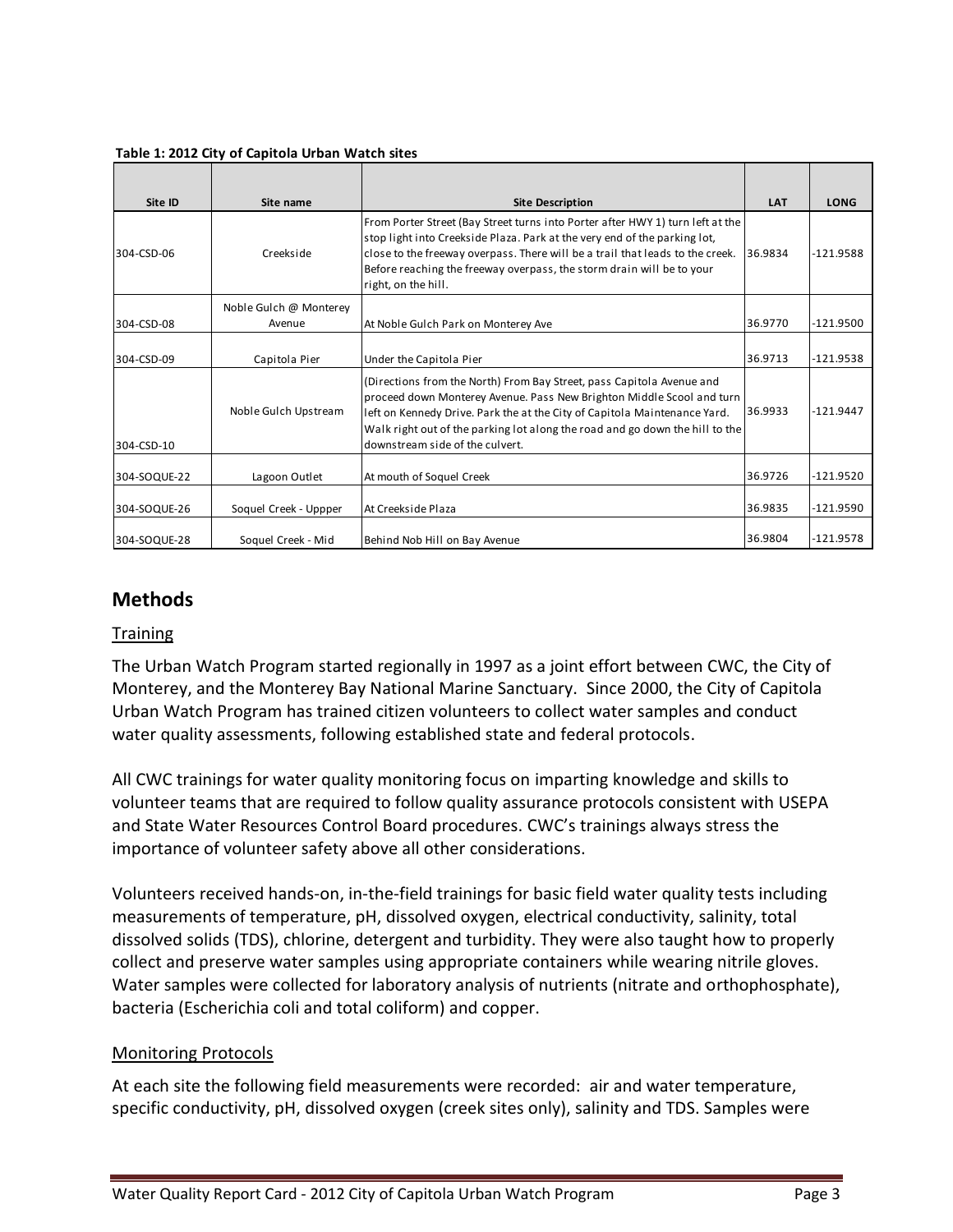collected at each site and tested for presence of chlorine, color and turbidity; and presence of detergent at the storm drain sites during every other monitoring event. In addition, field observations were recorded during each event, including presence of trash, smell or sight of sewage, oil sheen and scum, and other notable observations of changes to the environment near the monitoring site, including signs of recent "pollution" activities or sources, wildlife observations, and any other conditions which could affect water quality.

On a monthly basis, samples were collected at each site for laboratory analysis of nutrients (ammonia, nitrate, and orthophosphate) and bacteria indicators (*E.coli* and total coliform). Copper was analyzed during one monthly monitoring event. Tables 2 and 3 provide raw data on field and laboratory constituents for each site.

Field equipment included a YSI 556 multi-meter, which was used to measure temperature, pH, electrical conductivity, salinity, TDS and dissolved oxygen (both total mg/L and as a percentage of saturation). CWC also utilized a portable field monitoring kit to test for the presence of chlorine, detergent, odor and color.

All collected water samples were analyzed as individual grab samples rather than as a composite of samples.

## **Data Analysis**

Nitrate, orthophosphate and ammonia results were compared to the Central Coast Ambient Monitoring Program's (CCAMP) attention levels or evaluation guidelines. *E.coli* and total coliform results were compared to Water Quality Objectives (WQOs) in the Central Coast Regional Water Quality Control Board's Basin Plan.

While it is essential to note that WQOs apply only to receiving waters (such as named creeks, rivers, and the Bay), and not to urban runoff discharges, comparisons of urban runoff monitoring results to WQOs provide a frame of reference by which results can be evaluated. Absent other objective standards to use as a comparison, these WQOs are the most appropriate values to compare to environmental results.

# **Results**

The following report cards are designed toward public education and awareness and to engage residents in best management practices in our local watersheds. The full Urban Watch report card can be viewed online at:<http://coastal-watershed.org/cwc-reports/>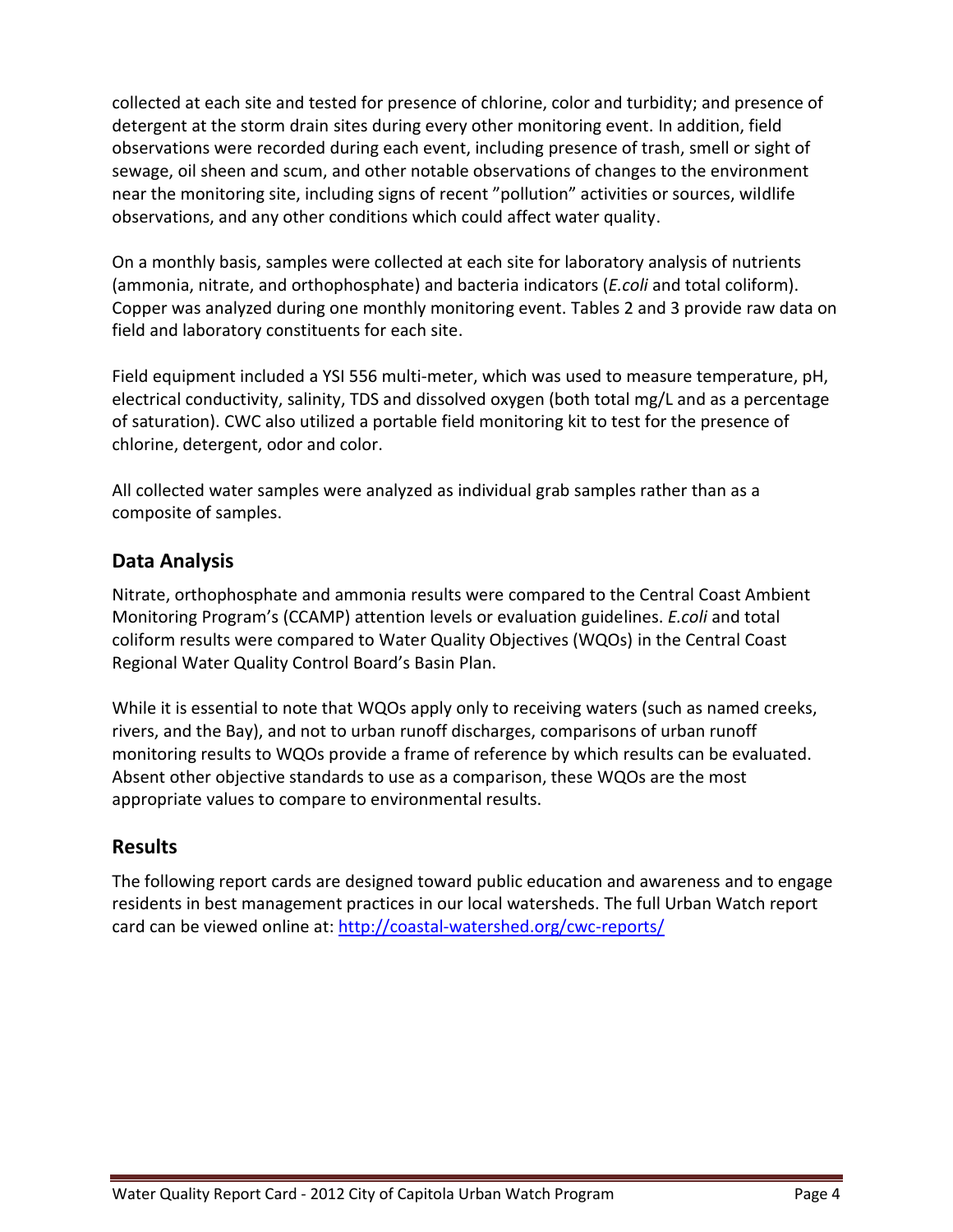

# **About Nitrate:**

- **Historically, 89% (24 of 27) of Creekside samples between 2005-2012 exceeded the CCAMP attention level**
- **Nitrate is necessary for healthy plant growth, but too much can lead to algal blooms that deplete oxygen in water**
- **Sources: runoff containing fertilizers, animal waste, wash water, industrial waste or sewage, or excess dumping of vegetative material**
- **What you can do: limit the use of chemical fertilizers; wash pets & cars where water won't run into a storm drain (use the lawn); place cut/dead vegetation in yard waste can or compost it. Learn more at:**

**<http://coastal-watershed.org/stewardship/>**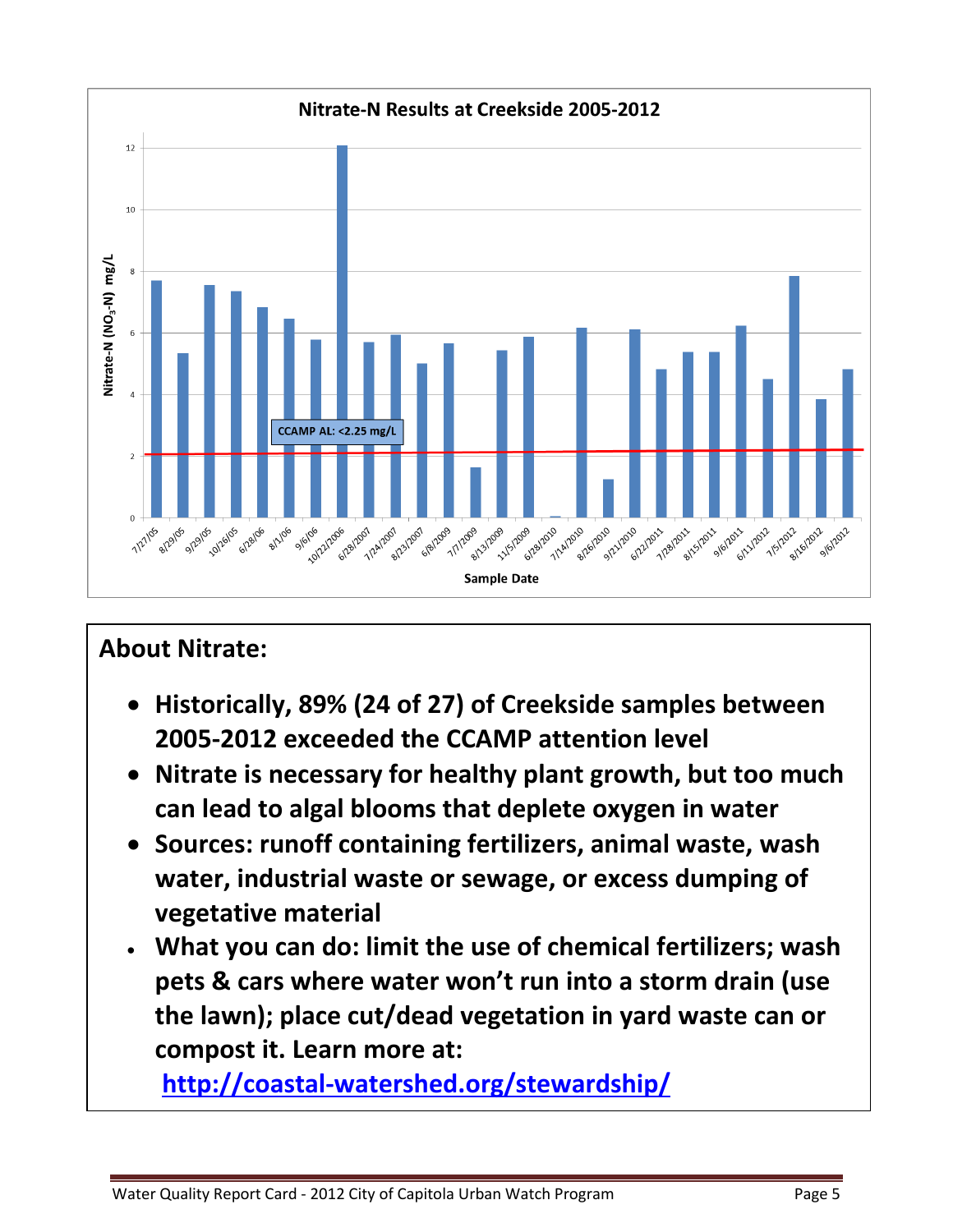

# **About Orthophosphate:**

- **89% (25 of 28) of sites met the CCAMP attention level; 11% (3 of 28) exceeded the attention level**
- **Orthophosphate is a necessary nutrient for aquatic plants, but excess amounts can cause algal blooms, oxygen depletion, and death of fish, invertebrates & other aquatic species.**
- **Sources: runoff from fertilized lawns, field, or animal manure storage areas; wastewater treatment plants; failing septic systems; commercial cleaning products**
- **What you can do: maintain septic systems; limit the use of chemical fertilizers (especially before a rain). Learn more at:<http://coastal-watershed.org/stewardship/>**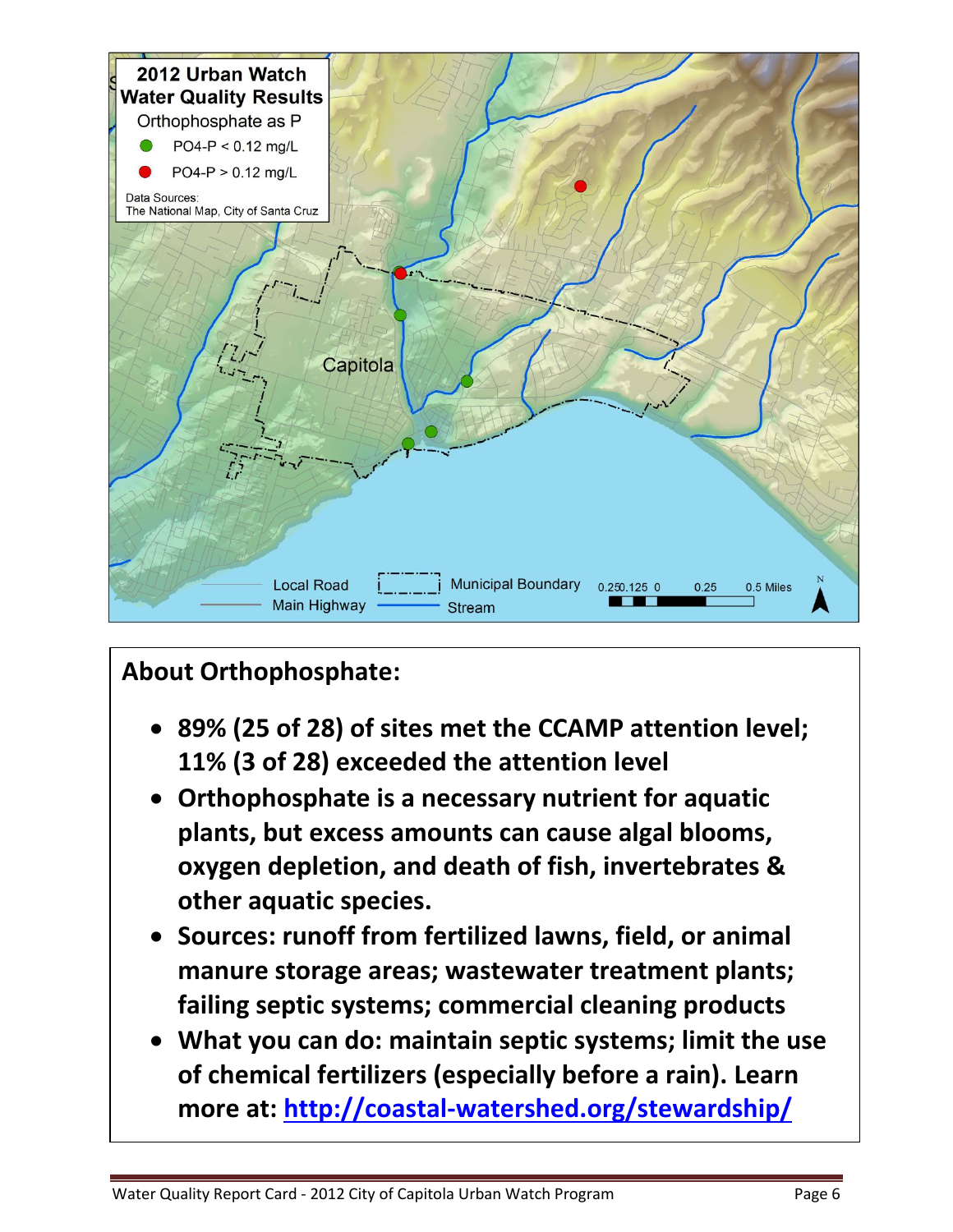

# **About** *E.coli***: Historically, highest** *E.***coli results are from Noble Gulch at Monterey Avenue (2007-2012) and Upper (2010-2012)** *E.coli* **is a type of bacterium found naturally in the intestines of animals & humans; it is an indicator of fecal pollution in water Sources: leaky sewer pipes, failing septic systems, pets, and wildlife (esp. birds) What you can do: maintain septic systems, clean up after**

**pets, and report leaking sewer lines. Learn more at: <http://coastal-watershed.org/stewardship/>**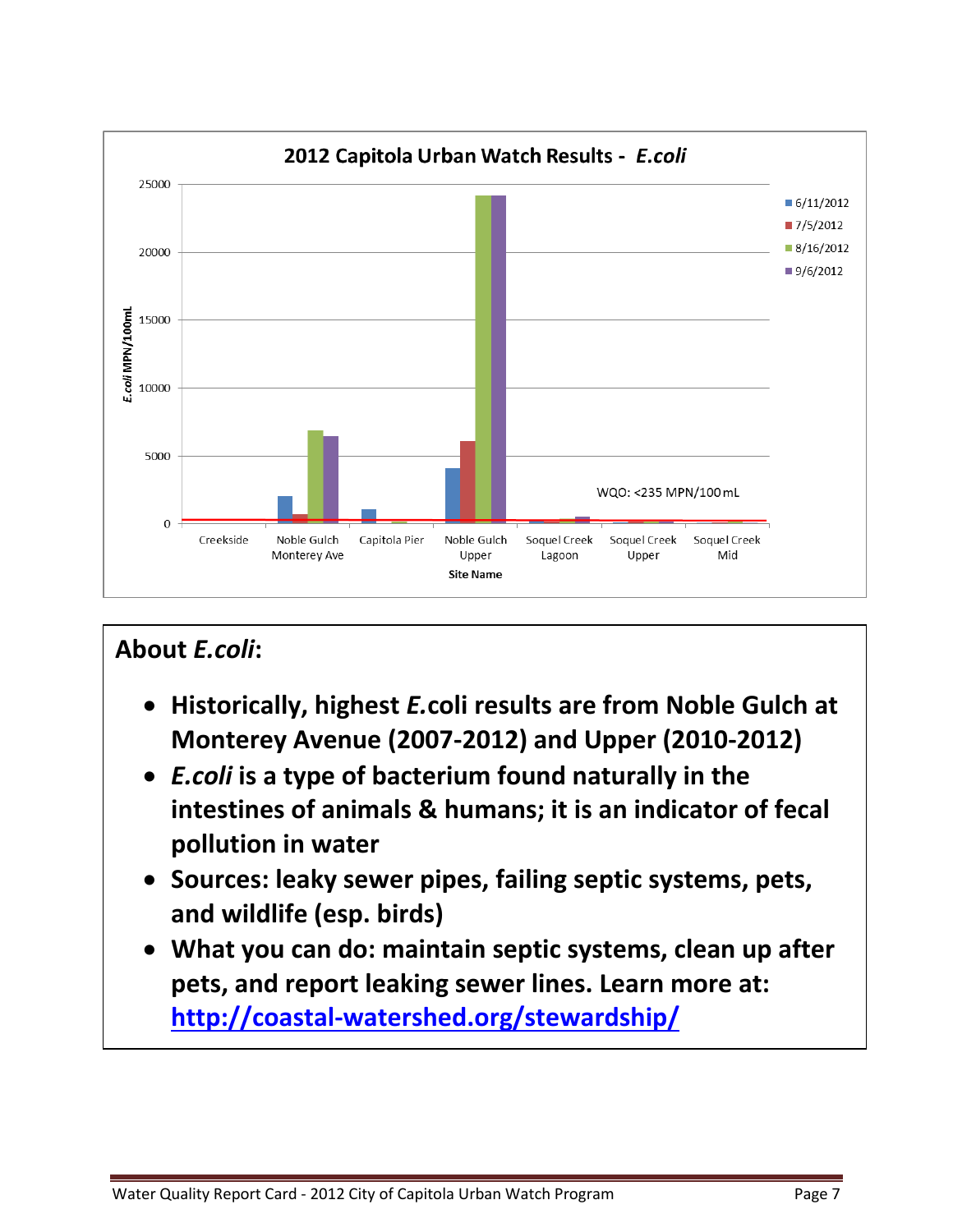Table 2 provides the summary of field results for each parameter at each site. Results that exceed the applicable attention level or WQO are shaded in order to highlight these results. Not all tests were performed during every monitoring event (detergent tests were every other

### **Table 2: Field Results**

|           | event, no water at Pier on 7/31) and are listed as "NA" when the test was not performed. |                            |                 |            |          |      |            |             |        |       |     |                    |      |           |          |      |              |
|-----------|------------------------------------------------------------------------------------------|----------------------------|-----------------|------------|----------|------|------------|-------------|--------|-------|-----|--------------------|------|-----------|----------|------|--------------|
|           |                                                                                          |                            |                 |            |          |      |            |             |        |       |     |                    |      |           |          |      |              |
|           | <b>Table 2: Field Results</b>                                                            |                            |                 |            |          |      |            |             |        |       |     |                    |      |           |          |      |              |
|           |                                                                                          |                            |                 |            |          |      |            |             |        |       |     |                    |      |           |          |      |              |
|           | <b>CSD-06: Creekside Storm Drain</b>                                                     |                            |                 |            |          |      |            |             |        |       |     |                    |      |           |          |      |              |
|           | Air                                                                                      | Water                      | <b>Specific</b> |            |          |      |            | <b>Flow</b> | Wetted |       |     |                    |      |           |          |      |              |
| Date      | Temperature                                                                              | Temperature   Conductivity |                 | <b>TDS</b> | Salinity | pH   | Turbidity  | Depth       | Width  | Trash |     | Sewage   Oil Sheen | Scum | Detergent | Chlorine | Odor | <b>Color</b> |
|           | $^{\circ}$ c                                                                             | $^{\circ}$ C               | uS/cm           | g/L        | ppt      |      | <b>FTU</b> | cm          | cm     | T/F   | T/F | T/F                | T/F  | ppm       | ppm      | T/F  | BCS#         |
| 6/5/2012  | 16.5                                                                                     | 13.9                       | 643             | 0.418      | 0.32     | 8.19 | 0.31       | 0.4         | 16.5   | T.    | E   |                    |      | < 0.1     | < 0.2    | F    | 93           |
| 6/11/2012 | 17.0                                                                                     | 14.3                       | 513             | 0.419      | 0.32     | 8.14 | 0.19       | 0.4         | 14.4   |       | F   |                    |      | <b>NA</b> | < 0.2    |      | 93           |
| 6/26/2012 | 10.7                                                                                     | 14.4                       | 658             | 0.428      | 0.32     | 7.94 | 1.09       | 0.4         | 18.0   |       | F   |                    |      | < 0.1     | < 0.2    | E    | 93           |
| 7/5/2012  | 16.0                                                                                     | 15.4                       | 675             | 0.438      | 0.33     | 8.22 | 0.18       | 0.3         | 7.0    | т     |     |                    |      | <b>NA</b> | < 0.2    |      | 93           |
| 7/14/2012 | 16.0                                                                                     | 15.5                       | 683             | 0.444      | 0.33     | 7.96 | 0.29       | 0.4         | 9.5    |       | E   | Е                  |      | < 0.1     | < 0.2    | E    | 93           |
| 7/19/2012 | 21.0                                                                                     | 15.6                       | 694             | 0.451      | 0.34     | 8.23 | 0.4        | 0.4         | 17.2   |       | E   | Е                  |      | <b>NA</b> | < 0.2    | F    | 93           |
| 7/31/2012 | 13.0                                                                                     | 15.1                       | 685             | 0.445      | 0.34     | 7.86 | 0.25       | 0.2         | 8.5    | Е     | Е   | F                  | F.   | < 0.1     | < 0.2    | E    | 93           |
| 8/6/2012  | 15.0                                                                                     | 15.3                       | 669             | 0.435      | 0.33     | 8.12 | 0.2        | 0.5         | 10.5   | F     | F   | F                  |      | <b>NA</b> | < 0.2    | E    | 93           |
| 8/16/2012 | 21.0                                                                                     | 16.0                       | 681             | 0.442      | 0.33     | 8.24 | 0.89       | 0.4         | 12.5   | п     | E   | с                  | c    | < 0.1     | < 0.2    | E    | 93           |
| 8/25/2012 | 14.5                                                                                     | 15.6                       | 684             | 0.445      | 0.34     | 7.68 | 0.23       | 0.3         | 9.5    | Е     | Ē   | F                  |      | <b>NA</b> | < 0.2    | F    | 93           |
| 8/29/2012 | 16.0                                                                                     | 15.4                       | 707             | 0.46       | 0.35     | 7.71 | 0.18       | 0.3         | 8.5    |       | F   |                    |      | < 0.1     | < 0.2    | F    | 93           |
| 9/6/2012  | 14.0                                                                                     | 15.6                       | 701             | 0.455      | 0.34     | 8.00 | 0.19       | 0.3         | 15.0   |       | E   |                    |      | <b>NA</b> | < 0.2    |      | 93           |
| 9/14/2012 | 14.0                                                                                     | 15.8                       | 688             | 0.447      | 0.34     | 7.52 | 0.27       | 0.1         | 22.0   | Е     | E   |                    |      | < 0.1     | < 0.2    |      | 93           |
| 9/19/2012 | 13.5                                                                                     | 14.7                       | 690             | 0.448      | 0.34     | 8.06 | 0.25       | 0.3         | 8.5    |       | E   |                    |      | <b>NA</b> | < 0.2    |      | 93           |
| 9/24/2012 | 13.5                                                                                     | 14.8                       | 632             | 0.411      | 0.31     | 8.19 | 1.04       | 0.3         | 13.0   |       |     |                    |      | < 0.1     | < 0.2    |      | 107          |

### **CSD-06: Creekside Storm Drain**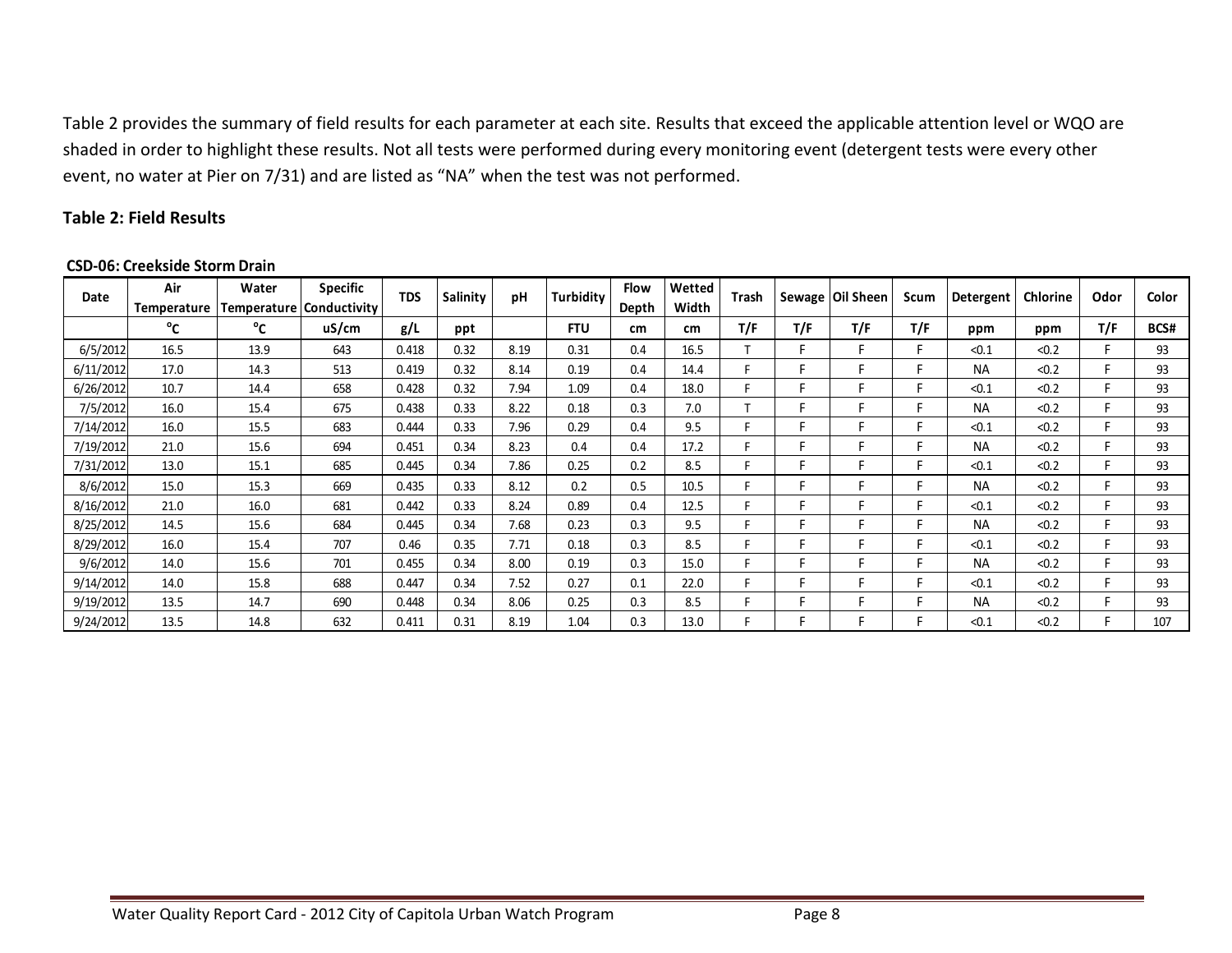|           |              | <b>CSD-08: Noble Gulch at Monterey Avenue</b> |                 |            |          |                  |      |            |             |        |                |           |                  |                |           |          |      |       |
|-----------|--------------|-----------------------------------------------|-----------------|------------|----------|------------------|------|------------|-------------|--------|----------------|-----------|------------------|----------------|-----------|----------|------|-------|
| Date      | Air          | Water                                         | <b>Specific</b> | <b>TDS</b> | Salinity | <b>Dissolved</b> | pH   | Turbidity  | <b>Flow</b> | Wetted | Trash          |           | Sewage Oil Sheen | Scum           | Detergent | Chlorine | Odor | Color |
|           |              | Temperature Temperature                       | Conductivity    |            |          | Oxygen           |      |            | Depth       | Width  |                |           |                  |                |           |          |      |       |
|           | $^{\circ}$ c | $^{\circ}$ c                                  | uS/cm           | g/L        | ppt      | mg/L             |      | <b>FTU</b> | cm          | cm     | T/F            | T/F       | T/F              | T/F            | ppm       | ppm      | T/F  | BCS#  |
| 6/5/2012  | 14.7         | 13.5                                          | 523             | 0.340      | 0.25     | 6.98             | 7.17 | 10.70      | 0.1         | 53.9   | F              |           | T.               | F.             | < 0.6     | < 0.2    | F    | 96    |
| 6/11/2012 | 18.0         | 14.5                                          | 484             | 0.314      | 0.23     | 8.26             | 7.42 | 6.12       | 2.1         | 52.5   | $\mathbf \tau$ | E.        | $\blacksquare$   | F.             | < 0.2     | < 0.2    | F    | 93    |
| 6/26/2012 | 19.0         | 15.0                                          | 475             | 0.309      | 0.23     | 8.87             | 7.62 | 9.40       | 2.2         | 53.0   | F              | F.        | F                | F.             | < 0.2     | < 0.2    | F    | 93    |
| 7/5/2012  | 19.0         | 16.4                                          | 727             | 0.473      | 0.36     | 8.74             | 7.81 | 5.10       | 1.4         | 36.0   | E              |           | F                | Е              | <b>NA</b> | < 0.2    | E    | 93    |
| 7/14/2012 | 17.5         | 18.2                                          | 702             | 0.456      | 0.34     | 10.66            | 7.96 | 5.34       | 1.0         | 21.0   | $\mathbf \tau$ |           | E                | E.             | < 0.1     | < 0.2    | E    | 93    |
| 7/19/2012 | 18.3         | 15.0                                          | 447             | 0.290      | 0.22     | 8.29             | 7.47 | 5.50       | 1.0         | 41.8   |                |           | $\mathsf{T}$     | F.             | <b>NA</b> | < 0.2    | F    | 93    |
| 7/31/2012 | 15.5         | 15.0                                          | 637             | 0.414      | 0.31     | 8.44             | 7.62 | 6.19       | 1.3         | 51.0   | F              |           | $\mathsf{T}$     | E.             | < 0.1     | < 0.2    | F    | 104   |
| 8/6/2012  | 14.0         | 14.3                                          | 672             | 0.437      | 0.33     | 8.71             | 7.38 | 6.78       | 1.5         | 19.5   |                |           | F                | F.             | <b>NA</b> | < 0.2    | F    | 93    |
| 8/16/2012 | 20.0         | 18.2                                          | 636             | 0.413      | 0.31     | 8.65             | 7.71 | 7.20       | 1.1         | 19.0   | $\mathbf{r}$   | $\mathbf$ | c                | $\blacksquare$ | < 0.2     | < 0.2    | F    | 91    |
| 8/25/2012 | 17.5         | 15.8                                          | 499             | 0.324      | 0.24     | 9.43             | 7.65 | 5.97       | 1.3         | 34.4   | E              |           | E                | F.             | <b>NA</b> | < 0.2    | F    | 93    |
| 8/29/2012 | 15.5         | 14.3                                          | 441             | 0.286      | 0.21     | 8.62             | 7.58 | 5.80       | 1.1         | 51.0   | E              |           | c                |                | < 0.1     | < 0.2    | E    | 93    |
| 9/6/2012  | 15.0         | 14.6                                          | 670             | 0.435      | 0.33     | 8.05             | 7.39 | 5.65       | 1.0         | 39.0   |                |           | Е                | E.             | <b>NA</b> | < 0.2    | E    | 93    |
| 9/14/2012 | 17.0         | 15.4                                          | 653             | 0.424      | 0.32     | 8.81             | 7.66 | 5.11       | 1.6         | 42.0   | c              |           | Е                |                | < 0.1     | < 0.2    |      | 93    |
| 9/19/2012 | 11.1         | 12.4                                          | 649             | 0.422      | 0.32     | 9.03             | 6.92 | 5.29       | 1.6         | 43.0   |                |           | $\mathsf{T}$     | Е              | <b>NA</b> | < 0.2    |      | 93    |
| 9/24/2012 | 16.0         | 14.6                                          | 593             | 0.385      | 0.29     | 9.33             | 7.69 | 7.55       | 1.2         | 39.0   | E              |           | E                | E.             | < 0.1     | < 0.2    | E    | 91    |
|           |              |                                               |                 |            |          |                  |      |            |             |        |                |           |                  |                |           |          |      |       |

### **CSD-09: Capitola Pier Storm Drain**

| 9/6/2012  | 15.0                                     | 14.6                     | 670             | 0.435      | 0.33            | 8.05      | 7.39             | 5.65        | 1.0       | 39.0            |     |                  |      | NA.       | < 0.2    |      | 93    |
|-----------|------------------------------------------|--------------------------|-----------------|------------|-----------------|-----------|------------------|-------------|-----------|-----------------|-----|------------------|------|-----------|----------|------|-------|
| 9/14/2012 | 17.0                                     | 15.4                     | 653             | 0.424      | 0.32            | 8.81      | 7.66             | 5.11        | 1.6       | 42.0            | с   | п                |      | < 0.1     | < 0.2    |      | 93    |
| 9/19/2012 | 11.1                                     | 12.4                     | 649             | 0.422      | 0.32            | 9.03      | 6.92             | 5.29        | 1.6       | 43.0            | Е   | $\mathbf \tau$   |      | <b>NA</b> | < 0.2    |      | 93    |
| 9/24/2012 | 16.0                                     | 14.6                     | 593             | 0.385      | 0.29            | 9.33      | 7.69             | 7.55        | 1.2       | 39.0            |     |                  |      | < 0.1     | < 0.2    |      | 91    |
|           |                                          |                          |                 |            |                 |           |                  |             |           |                 |     |                  |      |           |          |      |       |
|           |                                          |                          |                 |            |                 |           |                  |             |           |                 |     |                  |      |           |          |      |       |
|           | <b>CSD-09: Capitola Pier Storm Drain</b> |                          |                 |            |                 |           |                  |             |           |                 |     |                  |      |           |          |      |       |
|           | Air                                      | Water                    | <b>Specific</b> | <b>TDS</b> |                 |           |                  | <b>Flow</b> | Wetted    |                 |     |                  |      |           |          |      |       |
| Date      | Temperature                              | Temperature Conductivity |                 |            | <b>Salinity</b> | pH        | <b>Turbidity</b> | Depth       | Width     | Trash           |     | Sewage Oil Sheen | Scum | Detergent | Chlorine | Odor | Color |
|           | $^{\circ}$ c                             | $^{\circ}$ c             | uS/cm           | g/L        | ppt             |           | <b>FTU</b>       | cm          | <b>cm</b> | T/F             | T/F | T/F              | T/F  | ppm       | ppm      | T/F  | BCS#  |
| 6/5/2012  | <b>NA</b>                                | 17.7                     | 475             | 0.309      | 0.23            | 8.07      | 2.49             | 0.3         | 21.3      | $\mathbf \tau$  | F   |                  |      | < 0.1     | < 0.2    | F.   | 93    |
| 6/11/2012 | 17.0                                     | 18.1                     | 479             | 0.311      | 0.23            | 8.09      | 0.97             | 0.3         | 12.0      | $\mathbf \tau$  | F   |                  |      | <b>NA</b> | < 0.2    | F    | 93    |
| 6/26/2012 | 15.5                                     | 19.5                     | 488             | 0.317      | 0.24            | 8.41      | 3.48             | 0.4         | 9.5       | $\mathbf \tau$  | E.  |                  |      | < 0.2     | < 0.2    | F    | 93    |
| 7/5/2012  | 16.5                                     | 18.2                     | 507             | 0.330      | 0.25            | 8.08      | 0.91             | 0.5         | 12.0      | $\mathbf{r}$    | E.  |                  |      | <b>NA</b> | < 0.2    | F    | 93    |
| 7/14/2012 | 16.0                                     | 18.3                     | 498             | 0.324      | 0.24            | 7.53      | 1.00             | 0.3         | 12.0      | $\mathbf \tau$  |     |                  |      | < 0.1     | < 0.2    | F    | 93    |
| 7/19/2012 | 18.5                                     | 19.4                     | 522             | 0.339      | 0.25            | 8.22      | 0.78             | 0.2         | 4.0       | $\mathbf \tau$  | E.  |                  |      | <b>NA</b> | < 0.2    | F    | 93    |
| 7/31/2012 | 13.5                                     | <b>NA</b>                | <b>NA</b>       | <b>NA</b>  | <b>NA</b>       | <b>NA</b> | 9.80             | <b>NA</b>   | <b>NA</b> | $\mathbf{r}$    | E.  |                  |      | < 0.3     | < 0.2    | F    | 91    |
| 8/6/2012  | 13.0                                     | 17.1                     | 526             | 0.342      | 0.26            | 8.10      | 1.92             | 0.2         | 5.5       | $\mathbf \tau$  | F   |                  |      | <b>NA</b> | < 0.2    | F    | 91    |
| 8/16/2012 | 15.0                                     | 20.0                     | 520             | 0.338      | 0.25            | 7.70      | 0.83             | 0.2         | 6.0       | $\mathbf \tau$  | E.  |                  |      | < 0.1     | < 0.2    | F    | 91    |
| 8/25/2012 | 14.5                                     | 18.1                     | 531             | 0.345      | 0.26            | 7.99      | 1.11             | 0.4         | 10.5      | T.              | E.  |                  |      | <b>NA</b> | < 0.2    | F    | 93    |
| 8/29/2012 | 17.5                                     | 18.8                     | 585             | 0.380      | 0.28            | 6.80      | 11.30            | 0.1         | 6.5       | F               | Е   |                  |      | < 0.1     | < 0.2    | F    | 91    |
| 9/6/2012  | 14.0                                     | 17.7                     | 554             | 0.360      | 0.27            | 7.93      | 1.49             | 0.1         | 7.0       | F               | E.  |                  |      | <b>NA</b> | < 0.2    | F    | 93    |
| 9/14/2012 | 14.0                                     | 16.6                     | 548             | 0.356      | 0.27            | 7.81      | 2.34             | 0.2         | 10.0      | $\mathbf{\tau}$ | E.  |                  |      | < 0.1     | < 0.2    | F    | 93    |
| 9/19/2012 | 14.5                                     | 17.4                     | 530             | 0.344      | 0.26            | 8.05      | 2.06             | 0.1         | 4.0       | T               | E.  |                  |      | <b>NA</b> | < 0.2    | F    | 91    |
| 9/24/2012 | 13.0                                     | 15.2                     | 508             | 0.330      | 0.25            | 7.23      | 3.74             | 0.1         | 9.7       | $\mathbf \tau$  | F   |                  |      | < 0.1     | < 0.2    | F    | 91    |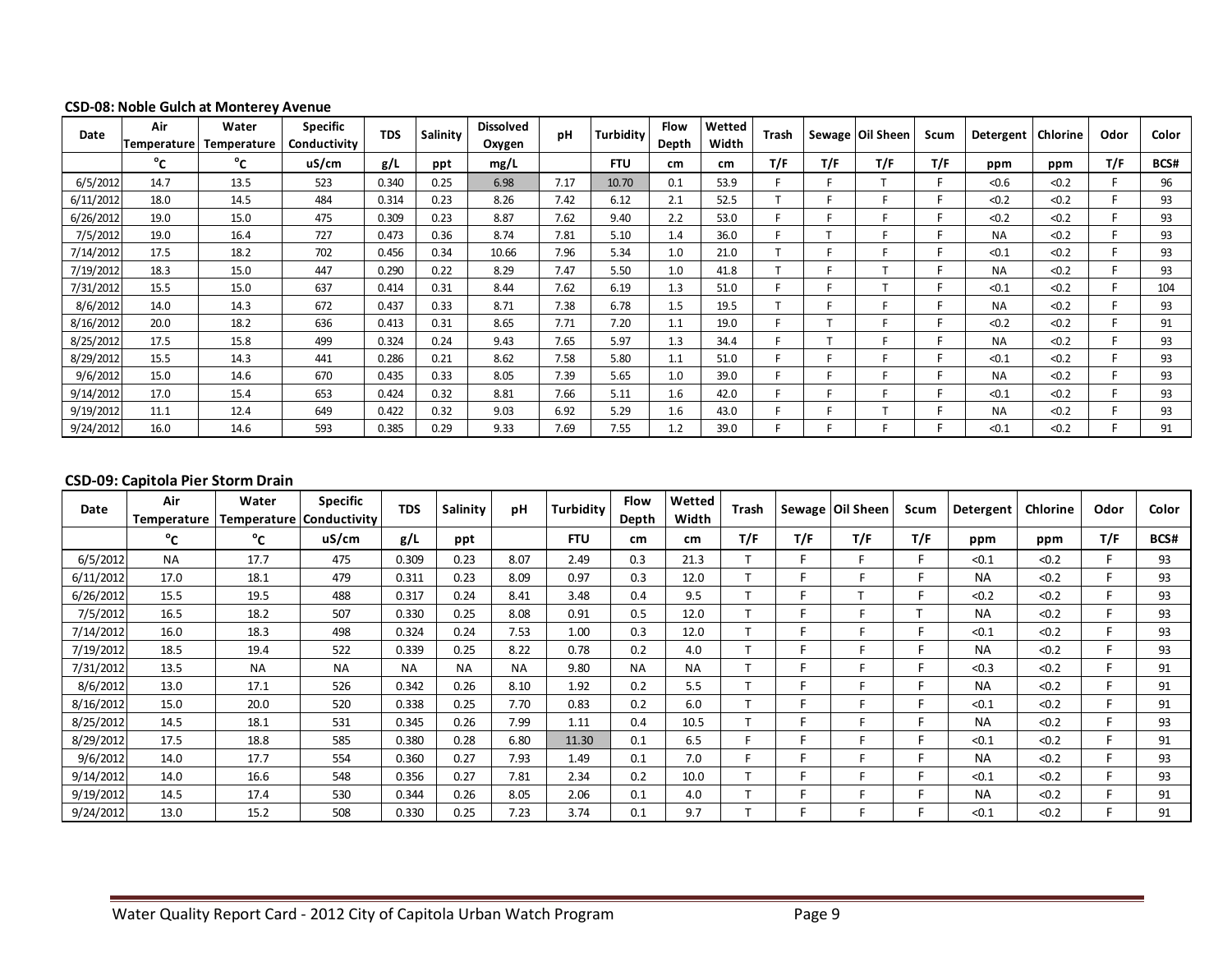|           | <b>CSD-10: Noble Gulch Upper</b> |                      |                                 |            |          |                            |      |            |                      |                 |                |     |                  |                |           |          |      |       |
|-----------|----------------------------------|----------------------|---------------------------------|------------|----------|----------------------------|------|------------|----------------------|-----------------|----------------|-----|------------------|----------------|-----------|----------|------|-------|
| Date      | Air<br><b>Temperature</b>        | Water<br>Temperature | <b>Specific</b><br>Conductivity | <b>TDS</b> | Salinity | <b>Dissolved</b><br>Oxygen | pH   | Turbidity  | <b>Flow</b><br>Depth | Wetted<br>Width | <b>Trash</b>   |     | Sewage Oil Sheen | Scum           | Detergent | Chlorine | Odor | Color |
|           | $^{\circ}$ c                     | °c                   | uS/cm                           | g/L        | ppt      | mg/L                       |      | <b>FTU</b> | cm                   | cm              | T/F            | T/F | T/F              | T/F            | ppm       | ppm      | T/F  | BCS#  |
| 6/5/2012  | 13.5                             | 12.5                 | 885                             | 0.575      | 0.44     | 8.93                       | 7.47 | 6.72       | 0.4                  | 170.7           |                |     |                  | T              | < 0.1     | < 0.2    | F    | 91    |
| 6/11/2012 | <b>NA</b>                        | 14.0                 | 956                             | 0.621      | 0.32     | 9.59                       | 7.88 | 3.02       | 0.3                  | 182.9           | F              | п.  | $\mathbf \tau$   | $\mathbf \tau$ | <b>NA</b> | < 0.2    | F    | 93    |
| 6/26/2012 | 18.5                             | 13.6                 | 957                             | 0.622      | 0.48     | 9.75                       | 7.84 | 11.80      | 0.2                  | 182.9           | T              | E.  | $\mathbf \tau$   | $\mathbf \tau$ | < 0.1     | < 0.2    | E.   | 91    |
| 7/5/2012  | 17                               | 14.6                 | 979                             | 0.636      | 0.49     | 8.92                       | 7.84 | 3.00       | 0.4                  | 170.0           | F              | T   |                  |                | <b>NA</b> | < 0.2    | Е    | 93    |
| 7/14/2012 | 18                               | 14.6                 | 771                             | 0.501      | 0.38     | 9.71                       | 7.98 | 7.67       | 0.5                  | 155.0           | F              |     |                  |                | < 0.1     | < 0.2    |      | 93    |
| 7/19/2012 | 18.3                             | 14.6                 | 925                             | 0.601      | 0.46     | 9.52                       | 7.8  | 3.03       | 0.3                  | 170.0           | $\mathbf \tau$ |     |                  |                | NA        | < 0.2    |      | 93    |
| 7/31/2012 | 13.5                             | 14.0                 | 917                             | 0.596      | 0.45     | 10.01                      | 7.61 | 3.24       | 0.5                  | 168.0           | F              |     |                  | F              | < 0.1     | < 0.2    |      | 91    |
| 8/6/2012  | 12.5                             | 13.8                 | 903                             | 0.587      | 0.45     | 10.06                      | 6.73 | 11.70      | 0.5                  | 167.0           | F              | T.  | F                | $\mathbf \tau$ | <b>NA</b> | < 0.2    |      | 91    |
| 8/16/2012 | 20                               | 15.0                 | 882                             | 0.573      | 0.44     | 9.72                       | 7.82 | 2.76       | 0.5                  | 175.0           | $\mathbf \tau$ |     |                  | $\mathbf \tau$ | < 0.1     | < 0.2    | E.   | 91    |
| 8/25/2012 | 15.5                             | 14.4                 | 799                             | 0.52       | 0.39     | 9.48                       | 7.76 | 3.18       | 1.1                  | 183.0           | T              |     |                  |                | <b>NA</b> | < 0.2    | Е    | 93    |
| 8/29/2012 | 15                               | 14.2                 | 829                             | 0.539      | 0.41     | 9.68                       | 7.66 | 7.01       | 0.2                  | 173.0           | F              |     | E                | F              | < 0.1     | < 0.2    | Е    | 91    |
| 9/6/2012  | 14                               | 14.1                 | 859                             | 0.558      | 0.42     | 9.51                       | 7.44 | 9.97       | 0.1                  | 166.0           | $\mathbf \tau$ |     |                  |                | <b>NA</b> | < 0.2    |      | 93    |
| 9/14/2012 | 16                               | 14.6                 | 815                             | 0.53       | 0.4      | 8.93                       | 7.66 | 2.81       | 0.5                  | 168.5           | F              |     | E                |                | < 0.1     | < 0.2    |      | 93    |
| 9/19/2012 | 11                               | 12.9                 | 892                             | 0.58       | 0.44     | 9.85                       | 6.59 | 3.48       | 0.4                  | 170.0           | $\mathbf \tau$ |     |                  | F              | <b>NA</b> | < 0.2    |      | 91    |
| 9/24/2012 | 14.5                             | 13.6                 | 741                             | 0.482      | 0.36     | 9.19                       | 7.76 | 3.47       | 0.5                  | 167.7           | F              |     |                  | $\mathsf{T}$   | < 0.1     | < 0.2    | Е    | 107   |

### **CSD-10: Noble Gulch Upper**

### **SOQUE-22: Soquel Creek Lagoon**

| -, -, -- - |                               |              |                 |            |                 |                  |      |            |             |                          |              |        |                |              |          |      |       |
|------------|-------------------------------|--------------|-----------------|------------|-----------------|------------------|------|------------|-------------|--------------------------|--------------|--------|----------------|--------------|----------|------|-------|
| 9/14/2012  | 16                            | 14.6         | 815             | 0.53       | 0.4             | 8.93             | 7.66 | 2.81       | 0.5         | 168.5<br>E               | E.           | F      | $\mathbf \tau$ | < 0.1        | < 0.2    | Е    | 93    |
| 9/19/2012  | 11                            | 12.9         | 892             | 0.58       | 0.44            | 9.85             | 6.59 | 3.48       | 0.4         | 170.0<br>$\mathbf{\tau}$ | F.           | F.     | F.             | <b>NA</b>    | < 0.2    | F.   | 91    |
| 9/24/2012  | 14.5                          | 13.6         | 741             | 0.482      | 0.36            | 9.19             | 7.76 | 3.47       | 0.5         | 167.7<br>с               | Е            |        | T              | < 0.1        | < 0.2    |      | 107   |
|            |                               |              |                 |            |                 |                  |      |            |             |                          |              |        |                |              |          |      |       |
|            |                               |              |                 |            |                 |                  |      |            |             |                          |              |        |                |              |          |      |       |
|            | SOQUE-22: Soquel Creek Lagoon |              |                 |            |                 |                  |      |            |             |                          |              |        |                |              |          |      |       |
|            | Air                           | Water        | <b>Specific</b> |            |                 | <b>Dissolved</b> |      |            | <b>Flow</b> | Wetted                   |              |        | Oil            |              |          |      |       |
| Date       | Temperature                   | Temperature  | Conductivity    | <b>TDS</b> | <b>Salinity</b> | Oxygen           | pH   | Turbidity  | depth       | Width                    | Trash        | Sewage | Sheen          | Scum         | Chlorine | Odor | Color |
|            | $^{\circ}$ C                  | $^{\circ}$ C | uS/cm           | g/L        | ppt             | mg/L             |      | <b>FTU</b> | cm          | cm                       | T/F          | T/F    | T/F            | T/F          | ppm      | T/F  | BCS#  |
| 6/5/2012   | 17.0                          | 17.7         | 648             | 0.421      | 0.32            | 7.7              | 7.83 | 6.38       | <b>NA</b>   | <b>NA</b>                | F            | F      | F              | T.           | < 0.2    | F    | 91    |
| 6/11/2012  | 21.0                          | 17.2         | 727             | 0.473      | 0.36            | 9.2              | 8.06 | 1.07       | <b>NA</b>   | <b>NA</b>                |              | F      | E              |              | < 0.2    | F    | 93    |
| 6/26/2012  | 18.0                          | 17.6         | 756             | 0.492      | 0.37            | 9.8              | 8.25 | 0.87       | <b>NA</b>   | <b>NA</b>                | T            | F      | F.             | $\mathsf{T}$ | < 0.2    | F    | 93    |
| 7/5/2012   | 23.0                          | 18.8         | 784             | 0.510      | 0.39            | 9.9              | 8.08 | 1.07       | <b>NA</b>   | <b>NA</b>                | F            | F.     | F              | F.           | < 0.2    | E    | 93    |
| 7/14/2012  | 16.0                          | 18.6         | 667             | 0.433      | 0.33            | 9.9              | 7.63 | 0.89       | <b>NA</b>   | <b>NA</b>                |              | F      | F              | F.           | < 0.2    | F    | 93    |
| 7/19/2012  | 21.0                          | 19.2         | 802             | 0.521      | 0.39            | 10.4             | 8.25 | <b>NA</b>  | <b>NA</b>   | <b>NA</b>                | $\mathsf{T}$ | F      | F              | F.           | < 0.2    | F    | 93    |
| 7/31/2012  | 13.5                          | 18.8         | 814             | 0.529      | 0.40            | 9.1              | 7.98 | 1.55       | <b>NA</b>   | <b>NA</b>                |              | T      | F              | F.           | < 0.2    | F    | 92    |
| 8/6/2012   | 16.0                          | 17.9         | 646             | 0.420      | 0.32            | 9.3              | 7.99 | 0.98       | <b>NA</b>   | <b>NA</b>                | F            | F      | F              | F.           | < 0.2    | F    | 93    |
| 8/16/2012  | 17.5                          | 19.9         | 689             | 0.448      | 0.34            | 10.0             | 8.00 | 1.02       | <b>NA</b>   | <b>NA</b>                | F            | F.     | F              | F.           | < 0.2    | F    | 93    |
| 8/25/2012  | 16.0                          | 18.5         | 822             | 0.534      | 0.40            | 9.2              | 7.99 | 0.86       | <b>NA</b>   | <b>NA</b>                | F            | F      | F              | F.           | < 0.2    | F    | 93    |
| 8/29/2012  | 16.0                          | 19.1         | 797             | 0.518      | 0.39            | 11.2             | 7.93 | 1.45       | <b>NA</b>   | <b>NA</b>                | F            | F      | Е              | F.           | < 0.2    | E    | 93    |
| 9/6/2012   | 16.0                          | 18.3         | 816             | 0.531      | 0.40            | 9.7              | 7.53 | 0.80       | <b>NA</b>   | <b>NA</b>                | F            | F      | F              | F.           | < 0.2    | F    | 93    |
| 9/14/2012  | 15.5                          | 18.6         | 805             | 0.523      | 0.40            | 9.8              | 7.76 | 0.86       | <b>NA</b>   | <b>NA</b>                | $\mathsf{T}$ | F      | F              | F.           | < 0.2    | F    | 93    |
| 9/19/2012  | 17.0                          | 17.3         | 806             | 0.524      | 0.40            | 9.8              | 7.83 | 0.92       | <b>NA</b>   | <b>NA</b>                | T            | F.     | F.             | F.           | < 0.2    | E    | 93    |
|            | 14.0                          | 17.7         | 702             | 0.457      | 0.34            | 10.0             | 7.97 | 1.43       | <b>NA</b>   | <b>NA</b>                | F            | Е      | F              | F.           | < 0.2    | F    | 91    |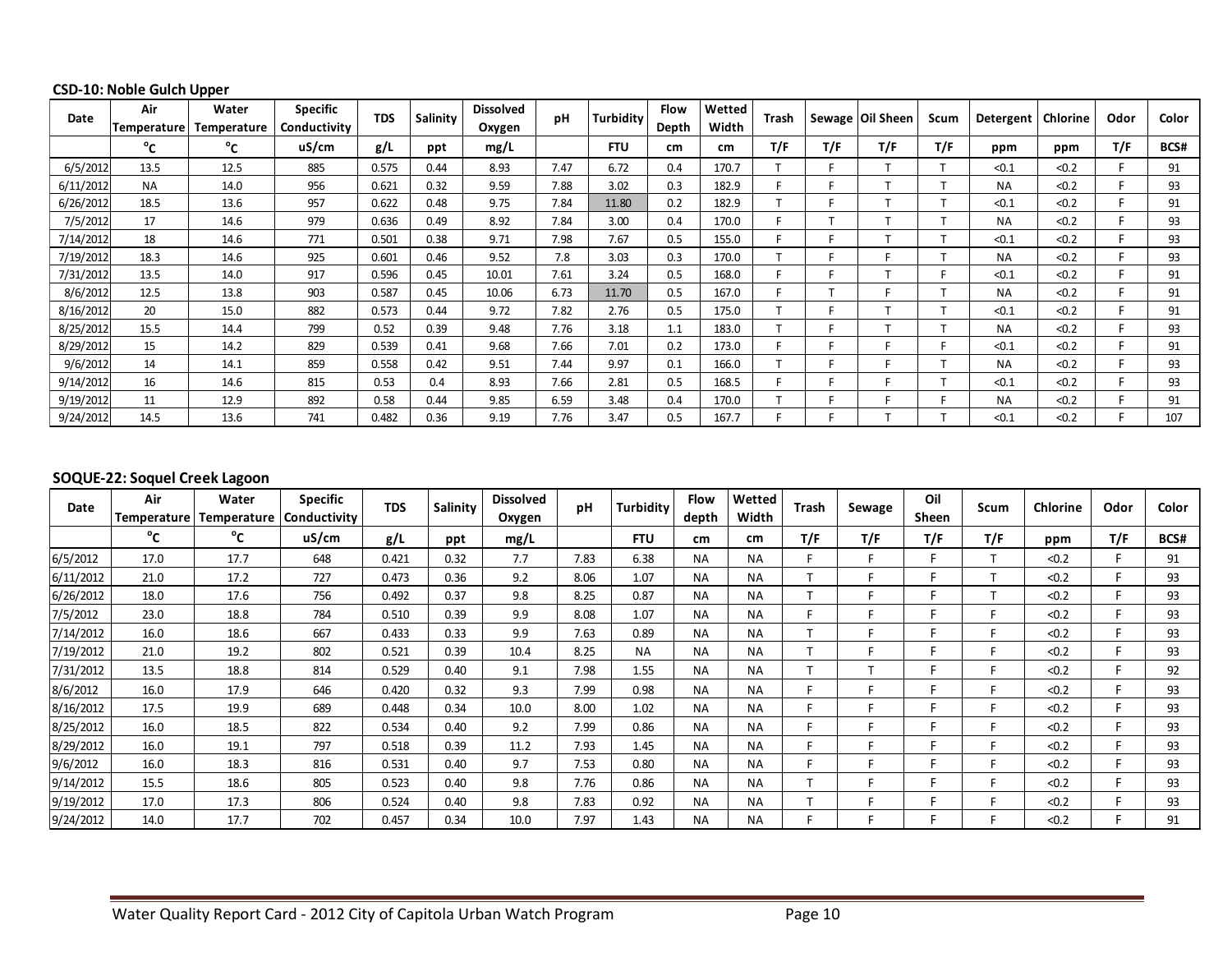| <b>SOQUE-26: Soquel Creek Upper</b> |  |  |  |
|-------------------------------------|--|--|--|
|-------------------------------------|--|--|--|

| Date      | <b>SOQUE-26: Soquel Creek Upper</b><br>Air<br>Temperature | Water<br>Temperature | <b>Specific</b><br>Conductivity | <b>TDS</b> | Salinity | <b>Dissolved</b><br>Oxygen | pH   | <b>Turbidity</b> | Flow<br>depth | Wetted<br>Width | Trash        | Sewage       | Oil<br>Sheen | Scum | Chlorine | Odor | Color |
|-----------|-----------------------------------------------------------|----------------------|---------------------------------|------------|----------|----------------------------|------|------------------|---------------|-----------------|--------------|--------------|--------------|------|----------|------|-------|
|           | $^{\circ}$ c                                              | $^{\circ}$ c         | uS/cm                           | g/L        | ppt      | mg/L                       |      | <b>FTU</b>       | cm            | cm              | T/F          | T/F          | T/F          | T/F  | ppm      | T/F  | BCS#  |
| 6/5/2012  | 16.5                                                      | 13.8                 | 694                             | 0.451      | 0.34     | 10.58                      | 8.21 | 2.03             | 39.0          | 1170.4          |              |              | F            | F    | < 0.2    | F    | 93    |
| 6/11/2012 | 18.0                                                      | 14.9                 | 700                             | 0.455      | 0.34     | 9.91                       | 8.12 | 0.59             | 38.5          | 1200.9          | F            | F            | F            | T.   | < 0.2    | F    | 93    |
| 6/26/2012 | 10.7                                                      | 14.4                 | 680                             | 0.442      | 0.33     | 9.74                       | 8.10 | 0.66             | 39.9          | 1207.0          | T            | E            | F            | F    | < 0.2    | F    | 93    |
| 7/5/2012  | 16.0                                                      | 16.4                 | 765                             | 0.497      | 0.38     | 9.73                       | 8.01 | 0.73             | 39.0          | 1205.0          | F            | F            | E            | F.   | < 0.2    | F    | 93    |
| 7/14/2012 | 16.0                                                      | 16.4                 | 779                             | 0.506      | 0.38     | 10.56                      | 8.07 | 0.65             | 36.0          | 1212.0          | F            | E            | F            | F    | < 0.2    | F    | 93    |
| 7/19/2012 | 21.0                                                      | 17.0                 | 795                             | 0.517      | 0.39     | 9.55                       | 8.18 | 0.68             | 36.0          | 1296.0          | $\mathsf{T}$ | F            | E            | F    | < 0.2    | F    | 93    |
| 7/31/2012 | 13.0                                                      | 15.5                 | 516                             | 0.335      | 0.25     | 9.12                       | 7.66 | 1.22             | 37.0          | 1266.0          | F            | F            | E            | F.   | < 0.2    | F    | 93    |
| 8/6/2012  | 15.0                                                      | 15.1                 | 402                             | 0.261      | 0.19     | 9.81                       | 7.89 | 0.75             | 39.0          | 1230.0          | F            | $\mathsf{T}$ | F            | F    | < 0.2    | F    | 93    |
| 8/16/2012 | 21.0                                                      | 17.7                 | 776                             | 0.504      | 0.38     | 10.00                      | 8.19 | 0.85             | 37.0          | 1205.0          | F            | F            | F            | F.   | < 0.2    | F    | 91    |
| 8/25/2012 | 14.5                                                      | 15.6                 | 793                             | 0.515      | 0.39     | 9.36                       | 7.69 | 0.63             | 39.4          | 1150.0          | E            | F            | F            | F    | < 0.2    | F    | 93    |
| 8/29/2012 | 16.0                                                      | 15.9                 | 781                             | 0.508      | 0.38     | 8.89                       | 7.66 | 1.17             | 36.0          | 1226.0          | E            | F            | F            | F    | < 0.2    | F    | 93    |
| 9/6/2012  | 14.0                                                      | 15.2                 | 784                             | 0.509      | 0.39     | 8.81                       | 7.68 | 0.51             | 35.5          | 1195.0          | F            | F.           | E            | F.   | < 0.2    | F    | 93    |
| 9/14/2012 | 14.0                                                      | 15.7                 | 766                             | 0.498      | 0.38     | 8.17                       | 7.19 | 0.73             | 37.0          | 1220.0          | F            | E            | F            | F    | < 0.2    | F    | 93    |
| 9/19/2012 | 13.5                                                      | 13.8                 | 791                             | 0.514      | 0.39     | 8.72                       | 7.66 | 0.77             | 36.2          | 1209.0          | F            | Е            | F            | F.   | < 0.2    | F    | 97    |
| 9/24/2012 | 13.5                                                      | 14.3                 | 655                             | 0.426      | 0.32     | 8.67                       | 7.79 | 1.20             | 31.8          | 1197.9          |              | E.           | F            | E    | < 0.2    | Е    | 92    |
|           | SOQUE-28: Soquel Creek Mid                                |                      |                                 |            |          |                            |      |                  |               |                 |              |              |              |      |          |      |       |
| Date      | Air<br>Temperature                                        | Water<br>Temperature | <b>Specific</b><br>Conductivity | <b>TDS</b> | Salinity | <b>Dissolved</b><br>Oxygen | pH   | Turbidity        | Flow<br>depth | Wetted<br>Width | Trash        | Sewage       | Oil<br>Sheen | Scum | Chlorine | Odor | Color |
|           | $^{\circ}$ c                                              | °c                   | uS/cm                           | g/L        | ppt      | mg/L                       |      | <b>FTU</b>       | cm            | cm              | T/F          | T/F          | T/F          | T/F  | ppm      | T/F  | BCS#  |
| 6/5/2012  | 17.5                                                      | 14.3                 | 591                             | 0.384      | 0.29     | 10.54                      | 8.20 | 0.99             | 39.0          | 1249.7          | F            | F            | F            | F.   | < 0.2    | F    | 93    |

### **SOQUE-28: Soquel Creek Mid**

| 9/14/2012 | 14.0                       | 15.7                    | 766             | 0.498      | 0.38     | 8.17             | 7.19 | 0.73       | 37.0  | 1220.0 |                 |                |                |             | < 0.2    |      | 93        |
|-----------|----------------------------|-------------------------|-----------------|------------|----------|------------------|------|------------|-------|--------|-----------------|----------------|----------------|-------------|----------|------|-----------|
| 9/19/2012 | 13.5                       | 13.8                    | 791             | 0.514      | 0.39     | 8.72             | 7.66 | 0.77       | 36.2  | 1209.0 |                 | Е              |                | E.          | < 0.2    |      | 97        |
| 9/24/2012 | 13.5                       | 14.3                    | 655             | 0.426      | 0.32     | 8.67             | 7.79 | 1.20       | 31.8  | 1197.9 |                 |                |                | с           | < 0.2    |      | 92        |
|           |                            |                         |                 |            |          |                  |      |            |       |        |                 |                |                |             |          |      |           |
|           | SOQUE-28: Soquel Creek Mid |                         |                 |            |          |                  |      |            |       |        |                 |                |                |             |          |      |           |
| Date      | Air                        | Water                   | <b>Specific</b> | <b>TDS</b> | Salinity | <b>Dissolved</b> | pH   | Turbidity  | Flow  | Wetted | Trash           |                | Oil            | <b>Scum</b> | Chlorine | Odor | Color     |
|           |                            | Temperature Temperature | Conductivity    |            |          | Oxygen           |      |            | depth | Width  |                 | Sewage         | Sheen          |             |          |      |           |
|           | °c                         | $^{\circ}$ c            | uS/cm           | g/L        | ppt      | mg/L             |      | <b>FTU</b> | cm    | cm     | T/F             | T/F            | T/F            | T/F         | ppm      | T/F  | BCS#      |
| 6/5/2012  | 17.5                       | 14.3                    | 591             | 0.384      | 0.29     | 10.54            | 8.20 | 0.99       | 39.0  | 1249.7 |                 | Е              |                | F.          | < 0.2    |      | 93        |
| 6/11/2012 | 16.9                       | 14.9                    | 711             | 0.462      | 0.35     | 9.75             | 8.00 | 0.58       | 35.0  | 643.1  |                 | с              |                |             | < 0.2    |      | <b>NA</b> |
| 6/26/2012 | 16.5                       | 14.7                    | 730             | 0.474      | 0.36     | 9.77             | 8.18 | 0.61       | 37.0  | 655.3  | $\mathbf \tau$  | Е              |                | F.          | < 0.2    |      | 93        |
| 7/5/2012  | 16.0                       | 16.1                    | 765             | 0.497      | 0.38     | 9.19             | 7.80 | 0.89       | 34.0  | 610.0  | T.              | с              | E.             | F.          | < 0.2    |      | 93        |
| 7/14/2012 | 17.0                       | 16.4                    | 545             | 0.354      | 0.27     | 10.2             | 8.15 | 0.65       | 29.5  | 613.0  |                 | $\mathbf \tau$ | T              |             | < 0.2    |      | 93        |
| 7/19/2012 | 22.0                       | 17.3                    | 427             | 0.278      | 0.21     | 9.63             | 8.16 | 0.59       | 36.2  | 604.0  |                 | Е              |                |             | < 0.2    |      | 93        |
| 7/31/2012 | 14.0                       | 15.7                    | 249             | 0.162      | 0.12     | 8.88             | 7.94 | 1.09       | 26.0  | 603.0  |                 | Е              |                | F.          | < 0.2    |      | 93        |
| 8/6/2012  | 17.0                       | 15.6                    | 773             | 0.502      | 0.38     | 9.62             | 8.07 | 0.73       | 34.5  | 606.0  |                 | с              |                | E.          | < 0.2    |      | 93        |
| 8/16/2012 | 20.0                       | 17.5                    | 494             | 0.321      | 0.24     | 9.45             | 8.04 | 0.46       | 31.5  | 605.0  | $\mathbf{\tau}$ | с              |                | E.          | < 0.2    |      | 91        |
| 8/25/2012 | 14.0                       | 15.7                    | 528             | 0.343      | 0.26     | 9.36             | 7.04 | 0.63       | 30.5  | 637.0  | $\mathbf \tau$  | T              |                | F.          | < 0.2    |      | 93        |
| 8/29/2012 | 16.0                       | 16.4                    | 800             | 0.520      | 0.39     | 8.53             | 7.81 | 0.71       | 25.5  | 576.0  |                 | Е              |                | F.          | < 0.2    |      | 93        |
| 9/6/2012  | 16.0                       | 15.6                    | 787             | 0.511      | 0.39     | 8.74             | 7.85 | 0.48       | 29.5  | 593.0  |                 | с              |                | F.          | < 0.2    |      | 93        |
| 9/14/2012 | 15.0                       | 15.9                    | 780             | 0.507      | 0.38     | 7.96             | 7.36 | 0.73       | 28.0  | 557.0  |                 | Е              |                | E.          | < 0.2    |      | 93        |
| 9/19/2012 | 14.0                       | 14.0                    | 423             | 0.275      | 0.20     | 8.46             | 7.54 | 0.50       | 28.8  | 585.0  |                 | с              |                | с           | < 0.2    |      | 91        |
| 9/24/2012 | 14.5                       | 14.5                    | 798             | 0.519      | 0.39     | 8.49             | 7.91 | 1.08       | 29.0  | 595.0  |                 | Е              | $\mathbf \tau$ | Е           | < 0.2    |      | 97        |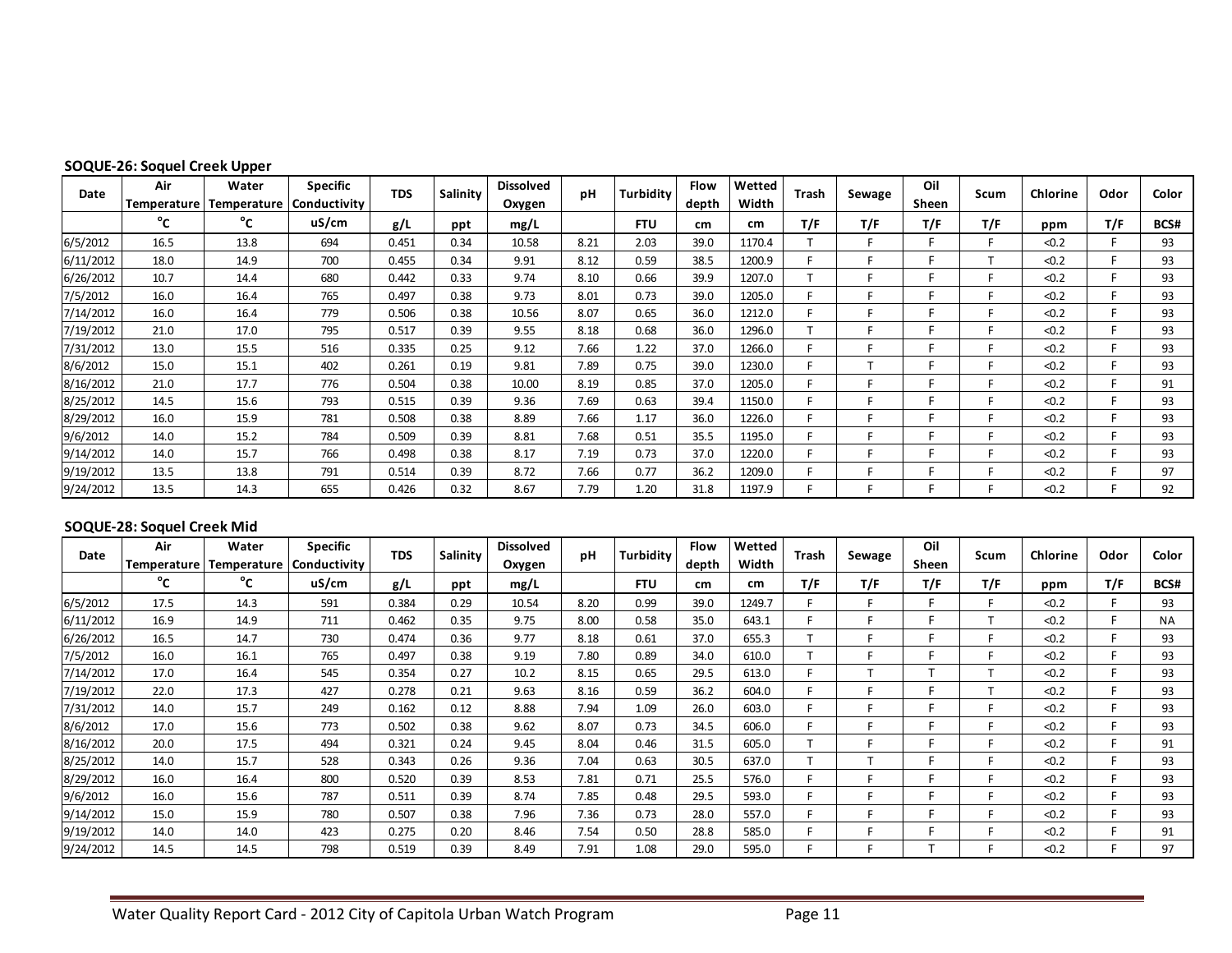Table 3 provides a summary of laboratory results for each constituent at each site. Results that exceed the applicable attention level or WQO are shaded in order to highlight these results.

| Constituent                         | WQO or<br><b>Attention</b> | <b>Site Name</b> | Creekside     | Monterey<br>Ave. | Pier          | <b>Noble</b><br>Gulch | Lagoon<br>Outlet | <b>Soquel Creek</b><br>Upper | <b>Soquel Creek</b><br>Mid |
|-------------------------------------|----------------------------|------------------|---------------|------------------|---------------|-----------------------|------------------|------------------------------|----------------------------|
|                                     | Level                      | Site ID          | <b>CSD-06</b> | <b>CSD-08</b>    | <b>CSD-09</b> | <b>CSD-10</b>         | SOQUE-22         | SOQUE-26                     | SOQUE-28                   |
|                                     |                            | <b>Type</b>      | SD            | SD               | SD            | <b>SD</b>             | <b>Stream</b>    | <b>Stream</b>                | Stream                     |
|                                     |                            | Date             |               |                  |               |                       |                  |                              |                            |
|                                     |                            | 6/11/2012        | 4.5           | 0.865            | 1.115         | 0.313                 | <b>ND</b>        | <b>ND</b>                    | <b>ND</b>                  |
|                                     |                            | 7/5/2012         | 7.86          | 0.431            | 0.85          | 0.225                 | <b>ND</b>        | <b>ND</b>                    | <b>ND</b>                  |
| Nitrate $(NO3-N)$                   | $<$ 2.25 ppm               | 8/16/2012        | 3.856         | 0.811            | 0.946         | 0.613                 | <b>ND</b>        | <b>ND</b>                    | <b>ND</b>                  |
|                                     |                            | 9/6/2012         | 4.82          | 1.082            | 0.487         | 0.367                 | <b>ND</b>        | <b>ND</b>                    | <b>ND</b>                  |
|                                     |                            |                  |               |                  |               |                       |                  |                              |                            |
|                                     |                            | 6/11/2012        | 0.146         | <b>ND</b>        | <b>ND</b>     | <b>ND</b>             | <b>ND</b>        | <b>ND</b>                    | <b>ND</b>                  |
| Orthophosphate                      | $< 0.12$ ppm               | 7/5/2012         | <b>ND</b>     | <b>ND</b>        | <b>ND</b>     | <b>ND</b>             | <b>ND</b>        | <b>ND</b>                    | <b>ND</b>                  |
| $(PO4 - P)$                         |                            | 8/16/2012        | 0.763         | <b>ND</b>        | <b>ND</b>     | 1.356                 | <b>ND</b>        | <b>ND</b>                    | <b>ND</b>                  |
|                                     |                            | 9/6/2012         | <b>ND</b>     | <b>ND</b>        | <b>ND</b>     | <b>ND</b>             | <b>ND</b>        | <b>ND</b>                    | <b>ND</b>                  |
|                                     |                            |                  |               |                  |               |                       |                  |                              |                            |
|                                     |                            | 6/11/2012        | <b>ND</b>     | <b>ND</b>        | <b>ND</b>     | <b>ND</b>             | <b>ND</b>        | <b>ND</b>                    | <b>ND</b>                  |
| Ammonia (NH <sub>3</sub> )          | $<0.025$ ppm               | 7/5/2012         | <b>ND</b>     | <b>ND</b>        | <b>ND</b>     | <b>ND</b>             | <b>ND</b>        | <b>ND</b>                    | <b>ND</b>                  |
|                                     |                            | 8/16/2012        | < 0.3         | < 0.3            | < 0.3         | < 0.3                 | < 0.3            | < 0.3                        | < 0.3                      |
|                                     |                            | 9/6/2012         | < 0.3         | < 0.3            | < 0.3         | < 0.3                 | < 0.3            | < 0.3                        | < 0.3                      |
|                                     |                            |                  |               |                  |               |                       |                  |                              |                            |
|                                     |                            | 6/11/2012        | $<$ 5         | 2046             | 1112          | 4106                  | 298              | 107                          | 98                         |
| E.coli                              | <235 MPN 100               | 7/5/2012         | 10            | 695              | $5$           | 6131                  | 173              | 189                          | 145                        |
|                                     | m/L                        | 8/16/2012        | $<$ 5         | 6867             | $171$         | >24196                | 399              | 161                          | 146                        |
|                                     |                            | 9/6/2012         | 5             | 6488             | $<$ 5         | >24196                | 504              | 146                          | 85                         |
|                                     |                            |                  |               |                  |               |                       |                  |                              |                            |
|                                     |                            | 6/11/2012        | 2359          | 15531            | 2909          | 12997                 | 2755             | 1374                         | 1726                       |
| <b>Total Coliform</b>               | <10,000 MPN                | 7/5/2012         | 1529          | 24196            | 10462         | 24196                 | 1789             | 1793                         | 1187                       |
|                                     | 100 m/L                    | 8/16/2012        | $<$ 5         | 19863            | >24196        | >24196                | 1664             | 703                          | 1354                       |
|                                     |                            | 9/6/2012         | $6488$        | 14136            | >24196        | >24196                | 4884             | 1597                         | 1043                       |
|                                     |                            |                  |               |                  |               |                       |                  |                              |                            |
| Copper (Cu)                         | $<$ 30.0 $\mu$ g/L         | 6/11/2012        | 1.7           | 1.8              | 2.4           | 0.61                  | 0.85             | 0.63                         | 0.68                       |
| Shading indicates results above WQO |                            |                  |               |                  |               |                       |                  |                              |                            |
| ND = Non-detect result              |                            |                  |               |                  |               |                       |                  |                              |                            |

### **Table 3: Laboratory Results**

J = reflects estimated analytical result value detected below the Reporting Limit (RL) and above the Method Detection Limit (MDL)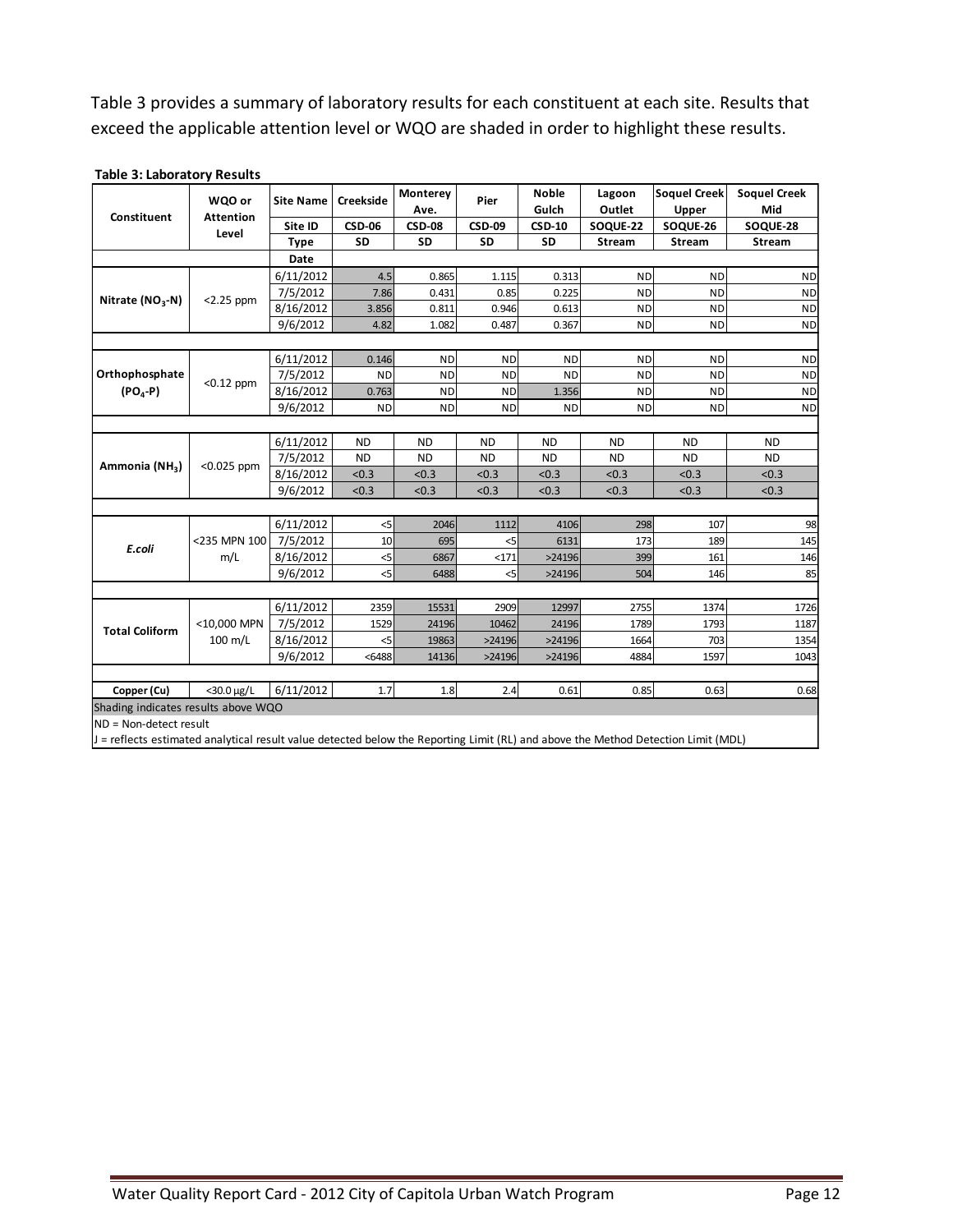# **Discussion/Conclusions**

This report summarizes results for the 2012 City of Capitola Urban Watch Program. Noncompliance with WQOs or attention levels was documented for nutrients (nitrate, orthophosphate and ammonia) and bacteria (*E.coli* and total coliform) at seven sites on four dates.

For nutrients, nitrate levels were relatively low at all sites with the exception of the Creekside (CSD-06) site, where exceedances occurred during all four laboratory events and levels ranged from 4.5 to 7.86 mg/L NO<sub>3</sub>-N. Historically, results at the Creekside site have exceeded the CCAMP attention level in 24 of 27 results (89%) since 2005. In comparison, only one other exceedance has been recorded since 2005 (Capitola Pier on 6/22/11 with a result of 2.36 mg/L).

For orthophosphate 25 of 28 (89%) samples met the CCAMP attention level; exceedance levels ranged from 0.146 to 1.356 mg/L PO<sub>4</sub>-P. Ammonia results met the CCAMP attention level in 50% of all samples. Exceedances were on 8/16/12 and 9/6/12 at all sites and all results were <0.3 mg/L.

For pathogens, *E.coli* met the Basin Plan WQO at 57% of sites. Exceedances were found in all samples at Monterey Avenue (CSD-08) and Noble Gulch Upper (CSD-10), in 3 of 4 samples at the Lagoon Outlet (SOQUE-22) and in 1 of 4 samples at Capitola Pier (CSD-09). Historically the highest *E.coli* results are from Noble Gulch at Monterey Avenue (2007-2012) and Upper (2010- 2012). Total coliform results met the Basin Plan WQO at 61% of all sites. Exceedances were found in all samples for Monterey Avenue and Noble Gulch Upper and in 3 of 4 samples at Capitola Pier.

Copper was measured in samples taken on 6/11/12. Each sample resulted in a detection of copper, but no results exceeded the Basin Plan WQO of <30.0 *μ*g/L. In 2009 one sample, at the Lagoon Outlet, measured an exceedance of the Basin Plan WQO.

All field measurements for water temperature, salinity, TDS and pH met the Basin Plan WQOs for those parameters. Only four turbidity results and one dissolved oxygen result exceeded the Basin Plan WQO and CCAMP attention level for those parameters. Trash continued to be a fairly regular observation by field teams, with most observances at Capitola Pier, Soquel Creek Lagoon and Noble Gulch Upper. Oil sheen was observed 15% of the time and was likely biological in nature. Detergent was detected at Noble Gulch/Monterey Avenue in 4 of 9 tests and at Capitola Pier in 1 of 8 tests.

Where WQOs are exceeded, a need for additional investigative and/or remedial work is indicated. While the City's pollution reduction efforts are likely preventing even higher levels of pollution, a particular challenge for coastal communities is educating visitors, as opportunities for shaping behavior are limited. As in the past, the City is encouraged to focus on visible signage with educational messages and instructions, and strategic placement of waste bins for these audiences.

Soquel Creek is a key natural asset to the local community, and to the larger region. The City of Capitola is acknowledged for its leadership and efforts in striving to not just reduce but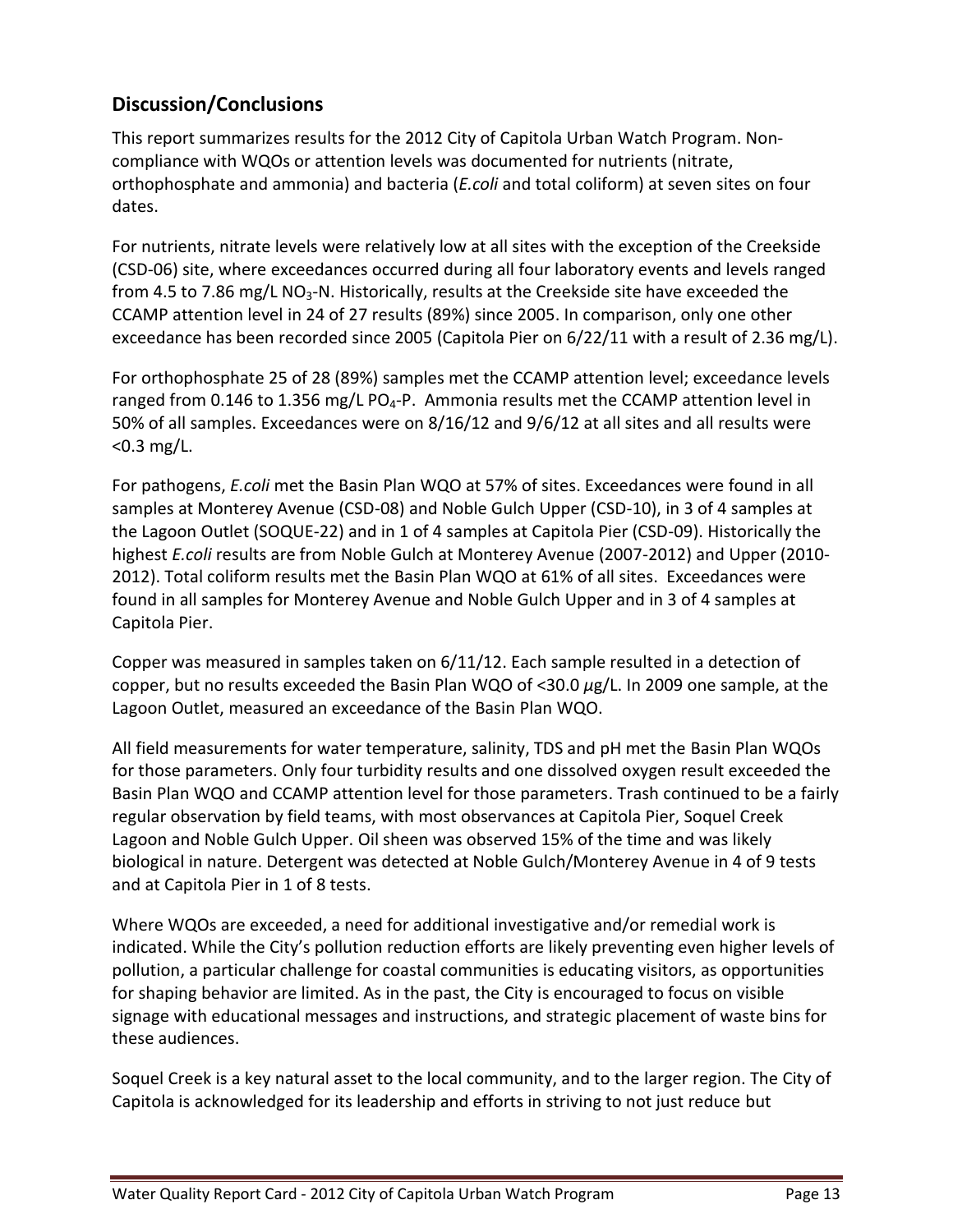eliminate non-point source pollution in the Creek. The approach of partnering with other organizations and engaging the community through citizen-based monitoring is an excellent example for other communities to follow.

Key recommendations to improve water quality for the future include:

- 1) Continue water quality monitoring involving volunteers from the public at the selected stations. Data from continued monitoring offer opportunities to measure improvements or degradation in water quality over time, and volunteer-based monitoring in particular helps to raise public awareness of local water quality issues.
- 2) Investigate the potential watershed sources of elevated nitrate levels in the Creekside drainage area.
- 3) Investigate the potential watershed sources of elevated indicator bacteria levels throughout the study area.
- 4) Continue and expand outreach programs targeting local populations and visitors to the City, such as strategic signage, environmental film and lecture series, efficient utilization of social media networks and new media (e.g., CWC's Stewardship Toolkit and Data & Stewardship Portal), continued implementation of school-based stormwater education programs, and expansion of public participation in existing monitoring programs.
- 5) Collaborate with other cities and counties in the region to collectively fund monitoring and education efforts related to NPDES permit requirements, achieving efficiency in funding and sharing of success stories and challenges.

CWC will continue to partner with the City in water quality monitoring to engage the public and generate useful data to measure the effectiveness of public education and infrastructure investments. With support from the City of Capitola Public Works Department, CWC has been and will continue to host a series of environmental water tours free to the public.

The volunteers collecting this valuable information play a key role in our community as stewards of our watersheds. The information they provide is used by resource agencies, local governments and community groups to protect and improve the health of our local streams.

CWC hopes that the results in this report and from other monitoring programs will aid in pollution prevention efforts by identifying which constituents are of greatest concern. Environmental data, by its very nature, is extremely variable, and conclusions are often difficult to make based on limited data points. Nonetheless, these results are of use in shaping regional programs to inform the public about environmental stewardship.

CWC's mission is to preserve and protect coastal watersheds through community stewardship, education and monitoring. The Urban Watch program and the partnership between CWC and the City of Capitola represent a collaboration that supports the goals of each organization and benefits the overall community. CWC staff welcome every possible opportunity to assist local leaders and the community in achieving our goals together.